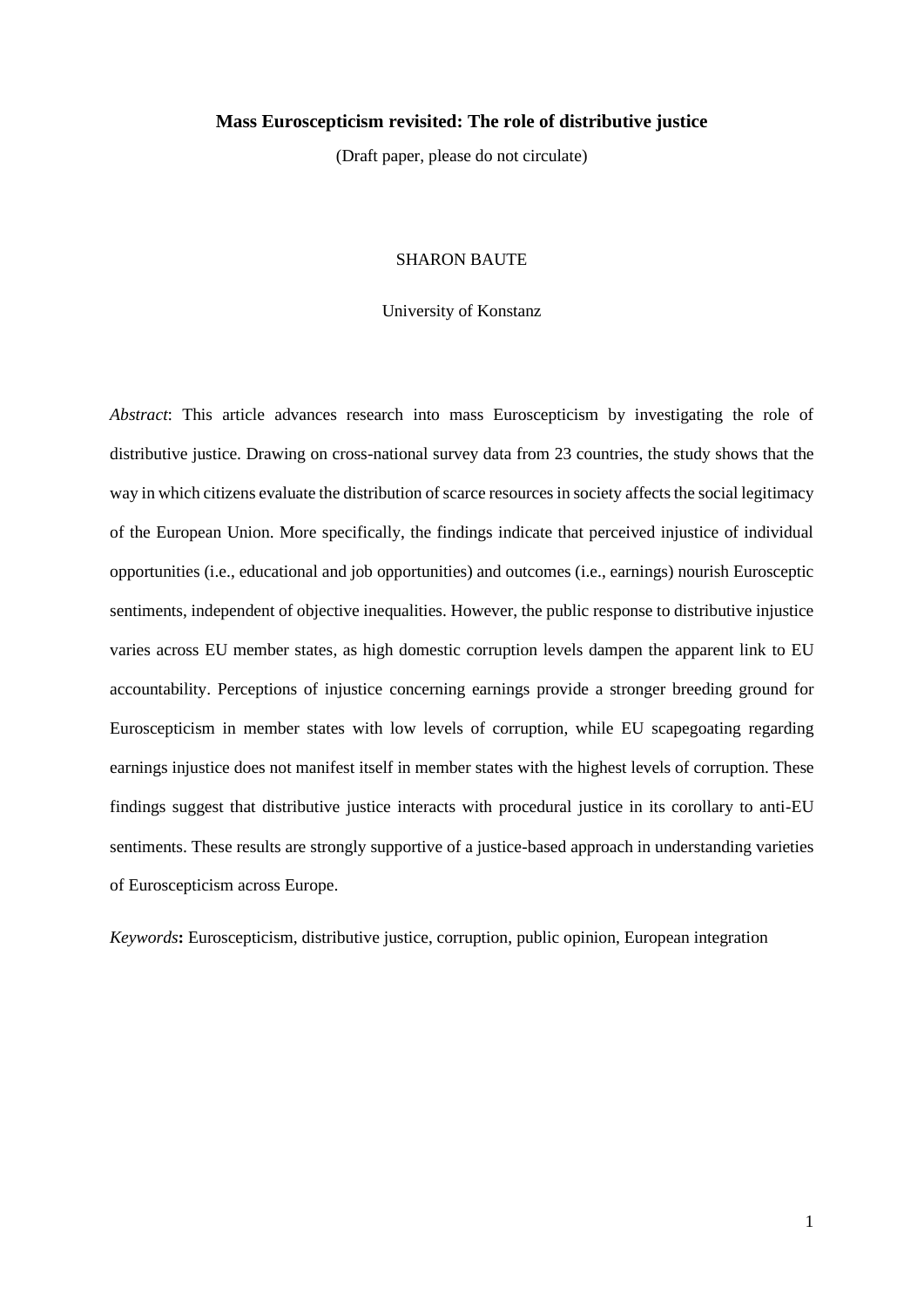### **1. Introduction**

The literature on mass Euroscepticism can be broadly divided into three dominant approaches: utilitarianism, identity and cue-taking theory (Abts, Heerwegh, & Swyngedouw, 2009; Anderson, 1998; Gabel, 1998; Hobolt & de Vries, 2016; Hooghe & Marks, 2005; Lubbers & Scheepers, 2005; McLaren, 2004; Sánchez-Cuenca, 2000). These theoretical perspectives attribute Euroscepticism to economic, cultural and political factors, respectively. Yet the social roots of mass Euroscepticism have been paid only limited attention in scholarship to date (Lahusen, 2020; Sørensen, 2007). This is somewhat surprising, because the European Union (EU) has expressed an explicit social objective (Ferrera, 2017; Vandenbroucke, Barnard, & De Baere, 2017), which was reinforced by the announcement of the European Pillar of Social Rights (EPSR) in 2017 (European Commission, 2017). The EPSR aims to provide new and more effective social rights for all Europeans, directly touching on the notion of social justice through its premise to promote fair wages and equal opportunities in a more digital and sustainable economy.

Against this background, an important question that arises is whether justice-based Euroscepticism constitutes a distinct threat to the European Union. As a consequence of the gradual shift of decisionmaking power from national to EU institutions in the multi-level governance architecture, Europeans may start to hold the EU accountable for diverse problems, and may increasingly blame the EU for perceived distributive injustice (Hobolt & Tilley, 2014a). In a similar vein, scapegoating of the EU may be sparked by structural flaws in its governance. The EU's predominant focus on economic integration through the internal market — that is, the embodiment of free trade liberalization — has mainly left issues of distributive justice to the markets. From this point of view, the EU can be seen as a cosmopolitan project that benefits elites and mobile citizens, whose rights and opportunities have increased (Kriesi et al., 2006; Vandenbroucke, 2019), whereas for others, European integration results in fear of job losses and reduced social security (Grauel, Heine, & Lahusen, 2013).

Previous research has not directly investigated the link between distributive justice and Euroscepticism. Whereas the Eurosceptic vote of people who feel 'left behind' is often assumed and has become increasingly included in empirical research — particularly focusing on emotions such as anger and fear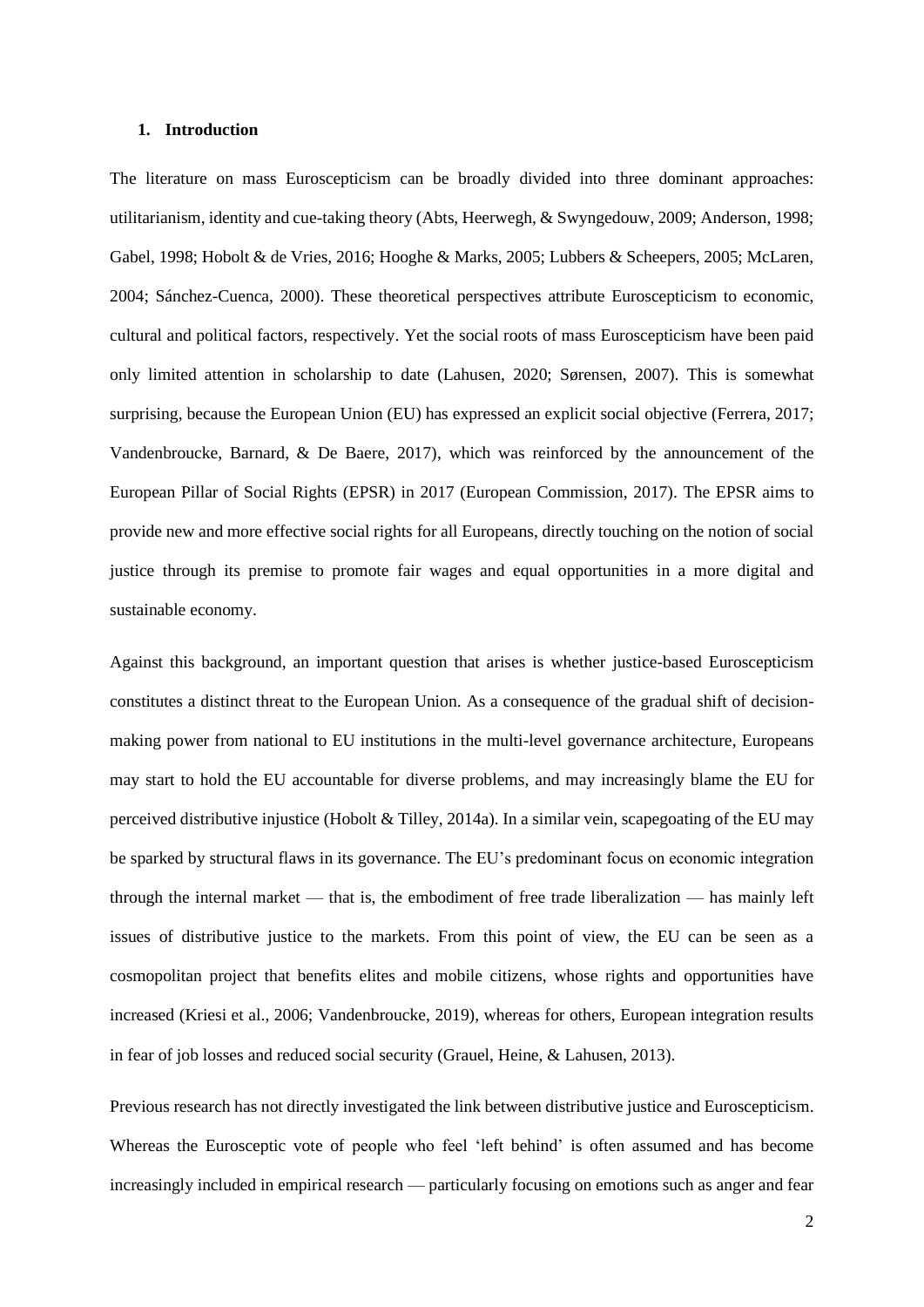(Garry, 2014; Magni, 2017; Rico, Guinjoan, & Anduiza, 2017; Vasilopoulou & Wagner, 2017) perceptions of distributive injustice often remain implicit and poorly conceptualized (Capelos & Demertzis, 2018; Capelos & Katsanidou, 2018; Fanoulis & Guerra, 2017). Other studies have investigated the role of inequality, at the individual (Halikiopoulou & Vlandas, 2018; Hooghe & Marks, 2004; Sani & Magistro, 2016), regional (Lipps & Schraff, 2020) and country level (Burgoon, 2012; Kuhn, van Elsas, Hakhverdian, & van der Brug, 2016; Schraff, 2020) in explaining both Euroscepticism and trust in EU institutions. However, research into the psychology of social justice shows that inequality is not always perceived as unjust (Hegtvedt & Isom, 2014; Jost, Banaji, & Nosek, 2004; Stephenson, 2000).<sup>1</sup> Hence, the extent to which Eurosceptic sentiments are sparked by distributive injustice — capturing normative evaluations of the actual distribution of resources in society — rather than inequality per se, remains unclear. Furthermore, whether and how the national context can temper or fuel the rise of justice-based Euroscepticism is unknown.

The current study addresses these lacunae in previous literature by focussing on two research questions. First, *how do perceptions of distributive injustice affect Eurosceptic sentiments among citizens?* Here, I distinguish between injustice of opportunities and outcomes, which makes it possible to offer a finegrained insight into the nexus between Euroscepticism and perceptions of distributive justice. Second, this article investigates whether the prevalence of justice-based Euroscepticism depends on national institutions. More specifically, the article examines the role of corruption as a macro determinant of procedural justice, which affects the distributive practices of institutions (Gupta, Davoodi, & Alonsoterme, 2002). Corruption also undermines the legitimacy of both the meritocratic and egalitarian dimensions of economic distribution within welfare states (Smith, 2010). Hence, the second research question is: *to what extent does corruption mediate the linkage between distributive justice perceptions and Euroscepticism*? It is hypothesized that in EU member states with low levels of corruption, distributive justice creates a stronger breeding ground for Euroscepticism because remaining perceptions of unfairness are more likely to be attributed to external governance actors when domestic institutions

<sup>&</sup>lt;sup>1</sup> This distinction between inequality and injustice is endorsed by system justification theory, which states that there is a general ideological motive to internally justify the existing social order and inequalities.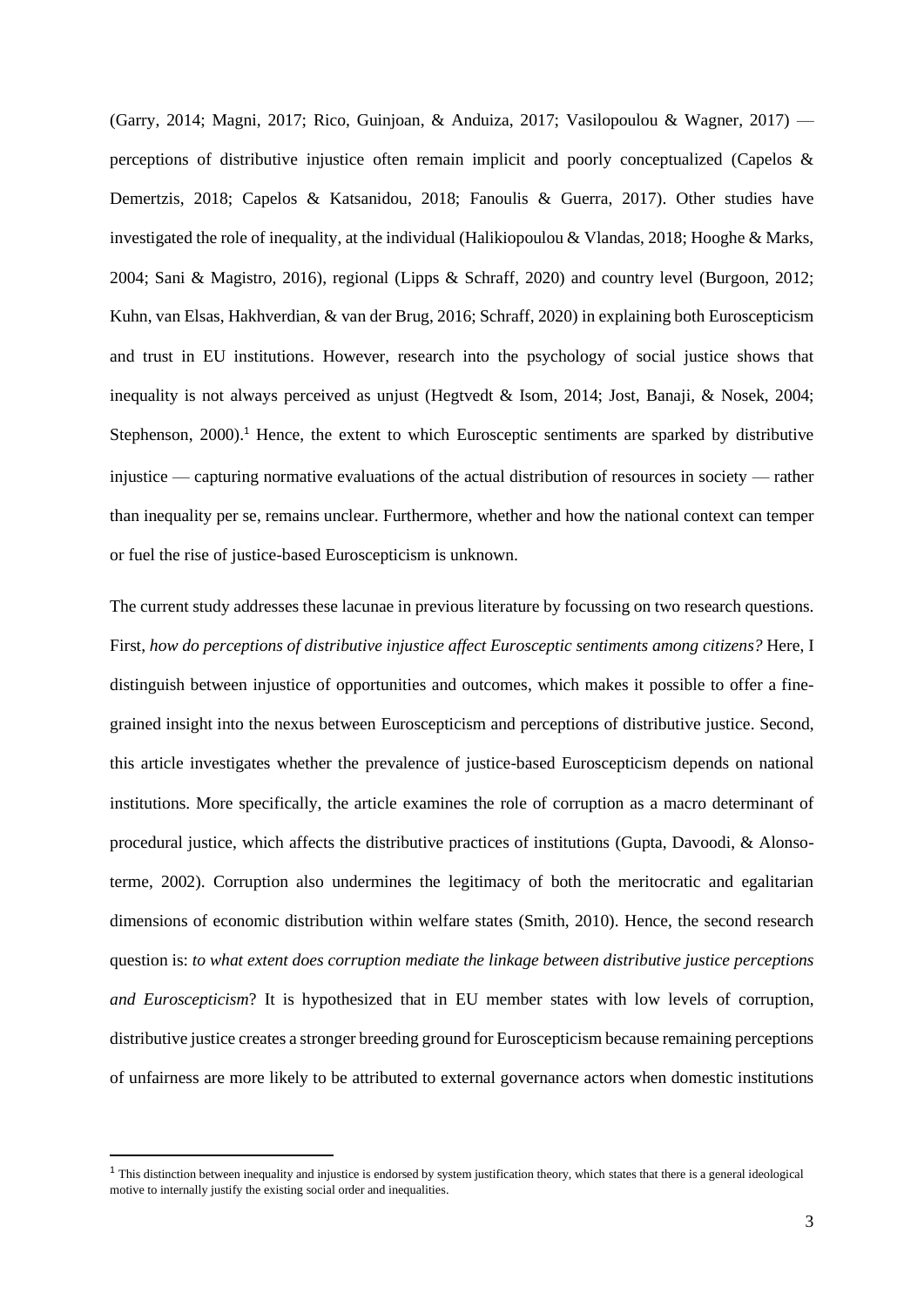are performing properly. The hypotheses are tested by means of multilevel modelling, using data from the European Social Survey 2018 that includes 23 EU member states. The results show that when citizens perceive that they do not get what they deserve, they hold stronger Eurosceptic attitudes, regardless of their objective socio-economic position. This is particularly the case in countries with low levels of corruption. These findings indicate that the distinction between inequality and injustice is not merely a conceptual one, but is crucial in gaining a better understanding of the social roots of mass Euroscepticism. The implications for future challenges regarding the social legitimacy of the European integration project are discussed.

### **2. Distributive injustice: A road to Euroscepticism?**

Distributive justice refers to the just distribution of valuable resources across members of society (Cropanzano & Molina, 2015, p. 380; Jasso, 1980; Jasso, Törnblom, & Clara, 2016; Olsaretti, 2018; Rawls, 1971; Clara Sabbagh & Schmitt, 2016, p. 6). These resources are important for citizens' life chances, and concern economic goods (income and property), opportunities (educational and job opportunities) and recognition (status and honour). Scholars have identified distinct principles of distributive justice that regulate the distribution of such resources and that may guide citizens' judgements on whether the distribution of resources is fair or unfair. These principles include equality, equity, need and entitlement (Deutsch, 1975; Forsé & Parodi, 2009; Hülle, Liebig, & May, 2018; Van Hootegem, Abts, & Meuleman, 2020). Distributive justice theory postulates that inequality is perceived as fair or unfair to the extent that it meets or violates normative expectations about how valuable resources are distributed across society (Jasso et al., 2016). Hence, how citizens evaluate given allocations of resources depends on their preferences for different principles of distributive justice and on the divergence between the expected and actual outcomes (Hegtvedt  $&$  Isom, 2014).

A wide range of empirical studies have shown that experiences of distributive injustice influence political attitudes and behaviour, and thereby lead to social consequences that can affect the functioning of institutions and society as a whole. For instance, perceptions of distributive injustice in society erode trust in political institutions and actors (Zmerli & Castillo, 2015), and a greater sense of injustice regarding a person's own earnings is found to decrease their intention to participate in elections (Liebig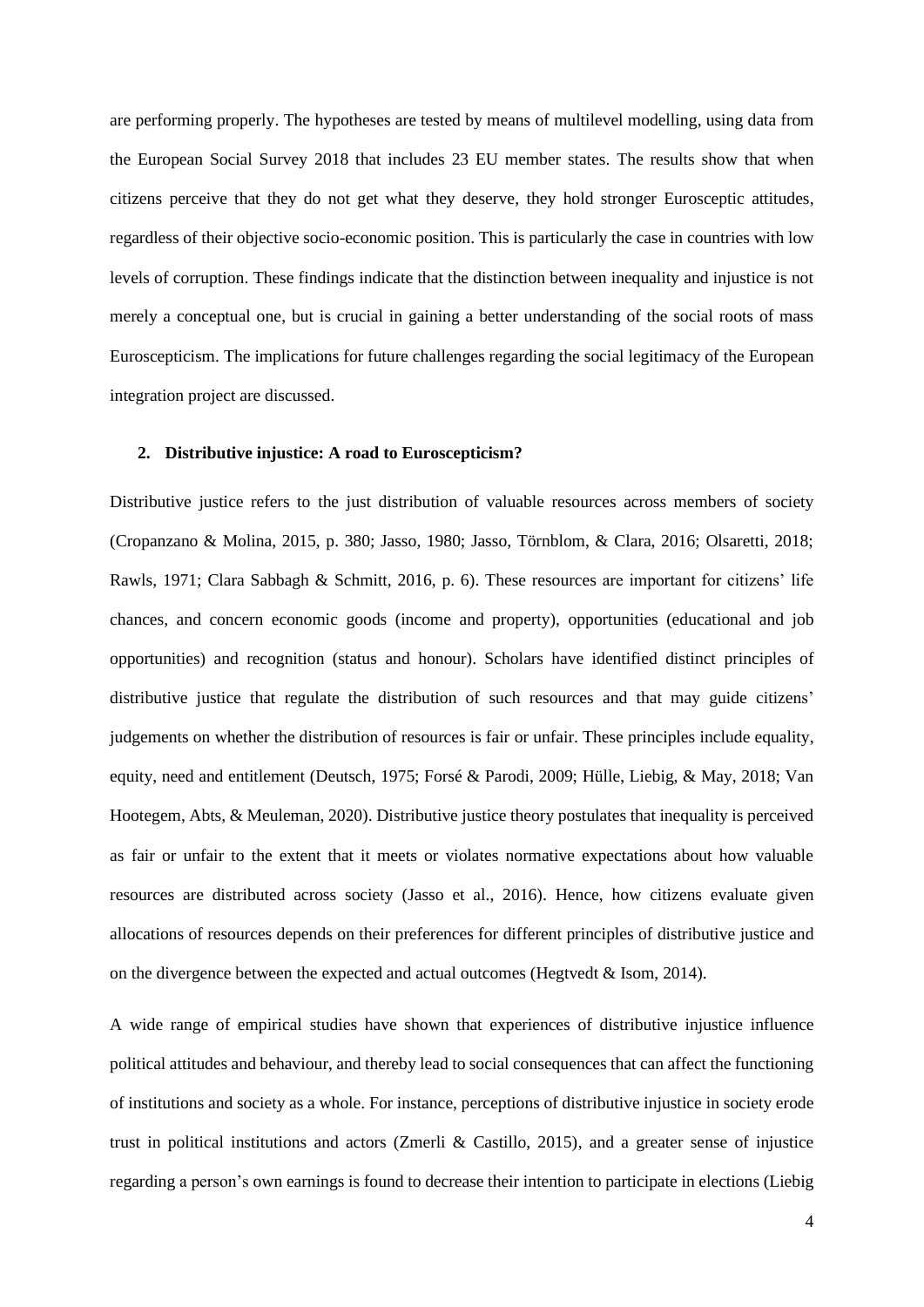& Schupp, 2005). Furthermore, people's perceptions of not getting what they deserve are positively related to political cynicism (Van Hootegem, Van Hootegem, Selenko, & De Witte, 2021) and distrust in political leaders and institutions (Rasinski, 1988; Tyler, Rasinki, & McGraw, 1985; Zmerli & Castillo, 2015). Other studies also show that generalized feelings of being treated unfairly relate to higher levels of radicalization and political violence (Pauwels & Heylen, 2020; van den Bos, 2018).

Whereas questions of distributive justice have historically been asked only within the nation state (Blake, 2018, p. 620), the consequences of perceived distributive injustice may easily transcend the state level. I contend that reactions to distributive injustice (in terms of outcomes and opportunities) can include opposition to European integration for two main reasons, which I refer to as political and ideological blame attribution. *Political blame attribution* occurs when citizens project experiences of distributive injustice towards the EU because of the gradual development of more centralized EU decision-making. As a result of the EU's widening scope of competences, citizens may hold the EU accountable for a multitude of problems (Hobolt & Tilley, 2014a). In the realization that policies have become Europeanized, citizens — especially those who feel left behind by the integration process may increasingly blame the European Union for undesired outcomes (Beaudonnet, 2015; Kumlin, 2009). In this regard, Hobolt and Tilley (2014a, p. 4) argue that since EU institutions increasingly hold the same policy levers as national governments, we should expect the EU to shoulder more of the blame when things go wrong. Moreover, in the context of the sovereign debt crisis, Europeans have witnessed the limited room for manoeuvre by national governments (Bellucci, 2014; Lobo & Pannico, 2020; Otjes & Katsanidou, 2017). Following this logic, distributive injustice could not only be seen as a national problem, but also as an EU problem for which the EU is then held accountable. In other words, distributive injustice may elicit Euroscepticism, because the locus of decision-making is gradually shifting from the national level towards the EU level. This reasoning is in line with empirical studies showing that citizens not only hold national governments accountable, but also attribute responsibility to the EU for various policy outcomes, including economic conditions, healthcare and social welfare in their country (Devine, 2021; Goldberg, Brosius, & de Vreese, 2021; Hobolt & Tilley, 2014b; León, Jurado, & Garmendia Madariaga, 2018; Wilson & Hobolt, 2015).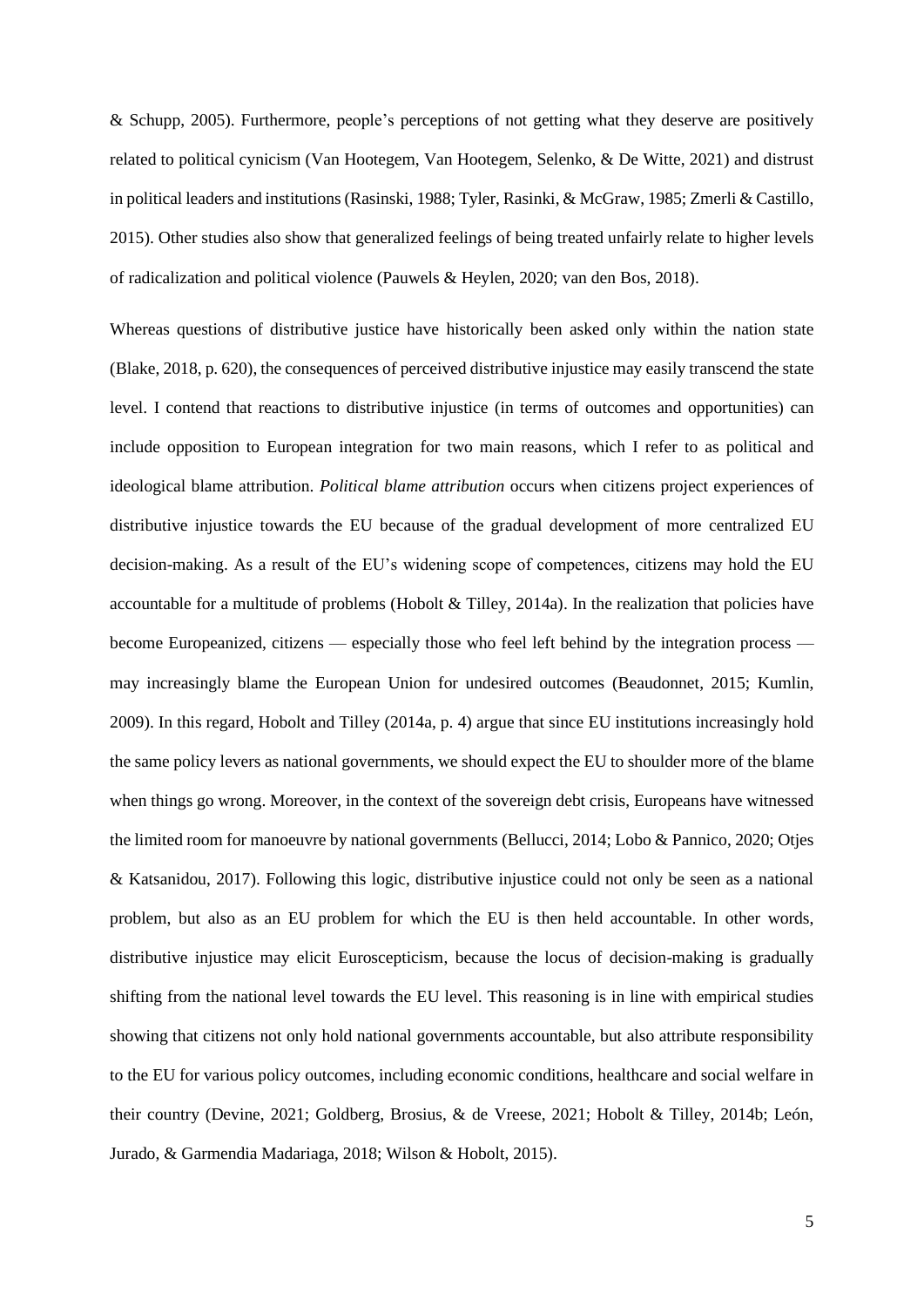*Ideological blame attribution* occurs when citizens hold the EU accountable for distributive injustice because of the ideological choices reflected in its agenda. In this logic, distributive injustice is deemed to be due to EU policies and structural flaws in the EU governance. The European integration project predominantly focusses on economic integration through the internal market, and it was built on the premise that it would bring prosperity to its member states and inhabitants. However, literature dealing with the winners and losers from European integration — and globalization more generally — suggests that the growth has not been inclusive (Kriesi et al., 2006; Teney, Lacewell, & De Wilde, 2014). Elites and mobile citizens are considered privileged in taking advantage of the new opportunities that European integration offers (Haller, 2008). With regard to educational opportunities, inequalities are being produced and reproduced through education policies, including the EU's Erasmus programmes to support student mobility (Schnepf & Colagrossi, 2020). In terms of employment opportunities, the European internal market has led to job creation and labour mobility for some people, while increasing competition for others (Gabel, 1998; Kriesi et al., 2006). Intergroup comparisons may lead to some people's resentment or bitterness about others benefitting at their expense. This resonates with popular views of the EU as a cosmopolitan elitist project that has contributed to inequality (Beckfield, 2019; Kuhn et al., 2016; Simpson, 2019), leaving distributive justice to the markets (Luo, 2017). In light of this criticism, the recently introduced European Pillar of Social Rights can be seen as an EU response to market-generated inequality, touching on distributive justice in various ways. Principle 3 of the EPSR states that 'regardless of gender, racial or ethnic origin, religion or belief, disability, age or sexual orientation, everyone has the right to equal treatment and opportunities regarding employment, social protection, education, and access to goods and services available to the public'. Furthermore, principle 6 states that 'workers have the right to fair wages that provide for a decent standard of living'. The EU's commitment to strengthen its social dimension may not prevent or may even fuel the rise of justicebased Euroscepticism. EU citizens could hold the EU accountable for not complying with this mission, and thus not being effective in eliminating or reducing existing inequalities and distributive injustice. The growing frustration and disillusionment of citizens who feel they have been disadvantaged for the benefit of others may spur engagement in justice restoring behaviour, which can include opposing European integration altogether.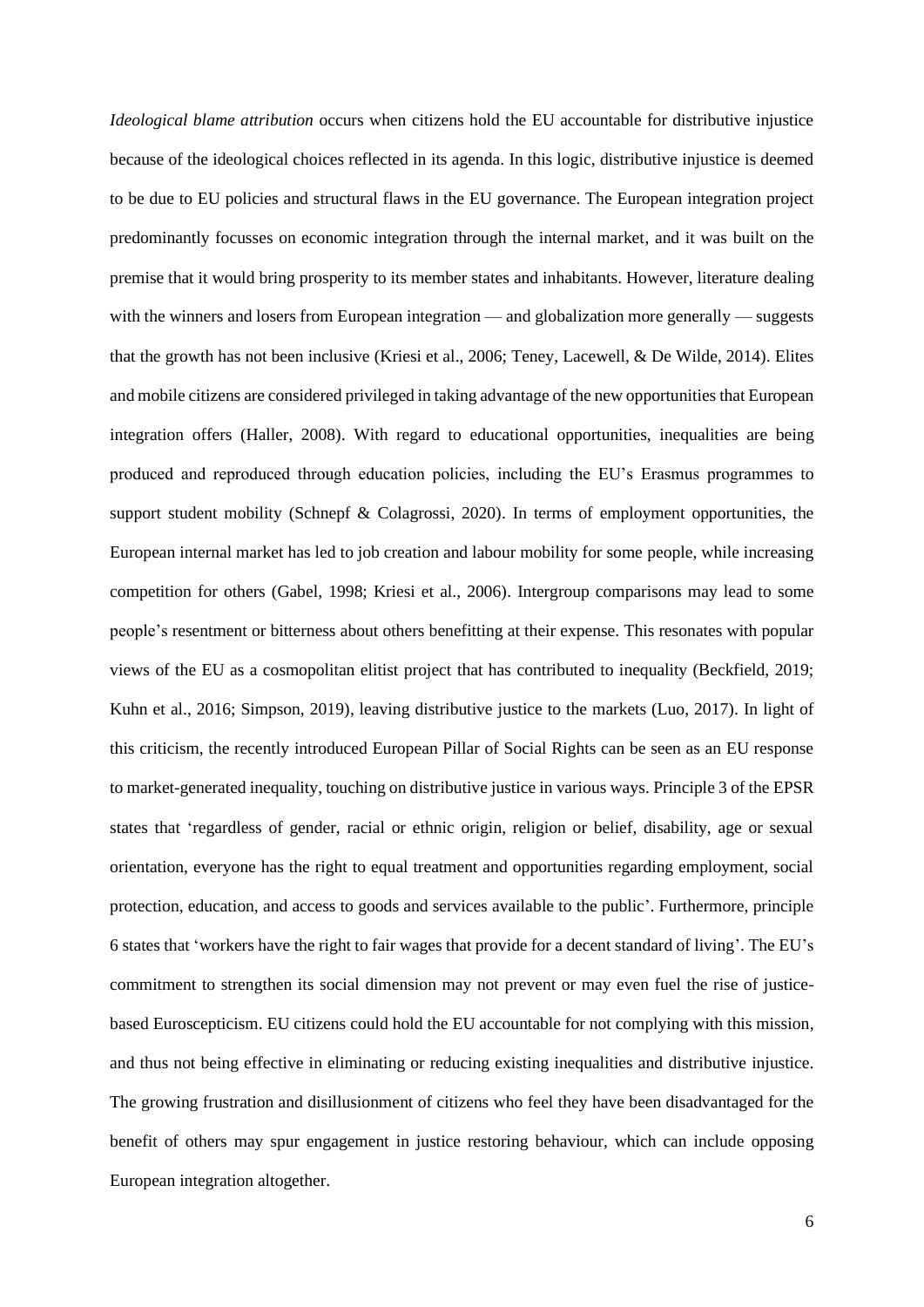Although there is a lack of empirical research into the link between Euroscepticism and perceptions of distributive injustice, two studies hint that normative evaluations of a person's opportunities might be an important, additional factor to take into consideration with regard to understanding Euroscepticism. A study by (Author) shows that voters who experience stronger relative deprivation — measured by feelings of being systematically disadvantaged in society — hold stronger Eurosceptic sentiments, which are partly channelled through political cynicism. In a similar vein, Burgoon and colleagues (2019) found that those who experience positional deprivation — where individuals' growth in income is outpaced by that of others in society — are more likely to support radical-right political parties. In this light, these authors argue that radical ideologies provide easy scapegoats for the (allegedly) unjust deprivation that voters face (Burgoon et al., 2019, p. 58). They also contend that outgroup scapegoating may be directed towards the EU, since supranational institutions constrain national-level autonomy while political identities are overwhelmingly national. Based on these findings and the reasons outlined above, one can expect that perceptions of distributive injustice related to outcomes and opportunities give rise to Euroscepticism, irrespective of objective inequalities. Hence, I hypothesize that:

H1: Individuals with stronger perceptions of earnings injustice are more Eurosceptic.

H2: Individuals with stronger perceptions of opportunity injustice are more Eurosceptic.

## **3. Corruption, distributive justice and Euroscepticism**

Does justice-based Euroscepticism thrive within all member states? There are good reasons to expect that the context in which the perceiver of distributive justice is embedded matters for the viability of this particular form of Euroscepticism. The effect of distributive injustice perceptions on Euroscepticism may depend on the procedures by which goods are distributed in society, commonly referred to as procedural justice. More specifically, one can expect that the likelihood of blame attribution for distributive justice will depend on the level of corruption within a country, because of the distributive consequences that corruption entails.

Corruption here refers to the abuse of public power for private gain (Tanzi, 1998, p. 8). Since acts of corruption contravene the 'rules of the game', corruption is closely tied to the stratification system and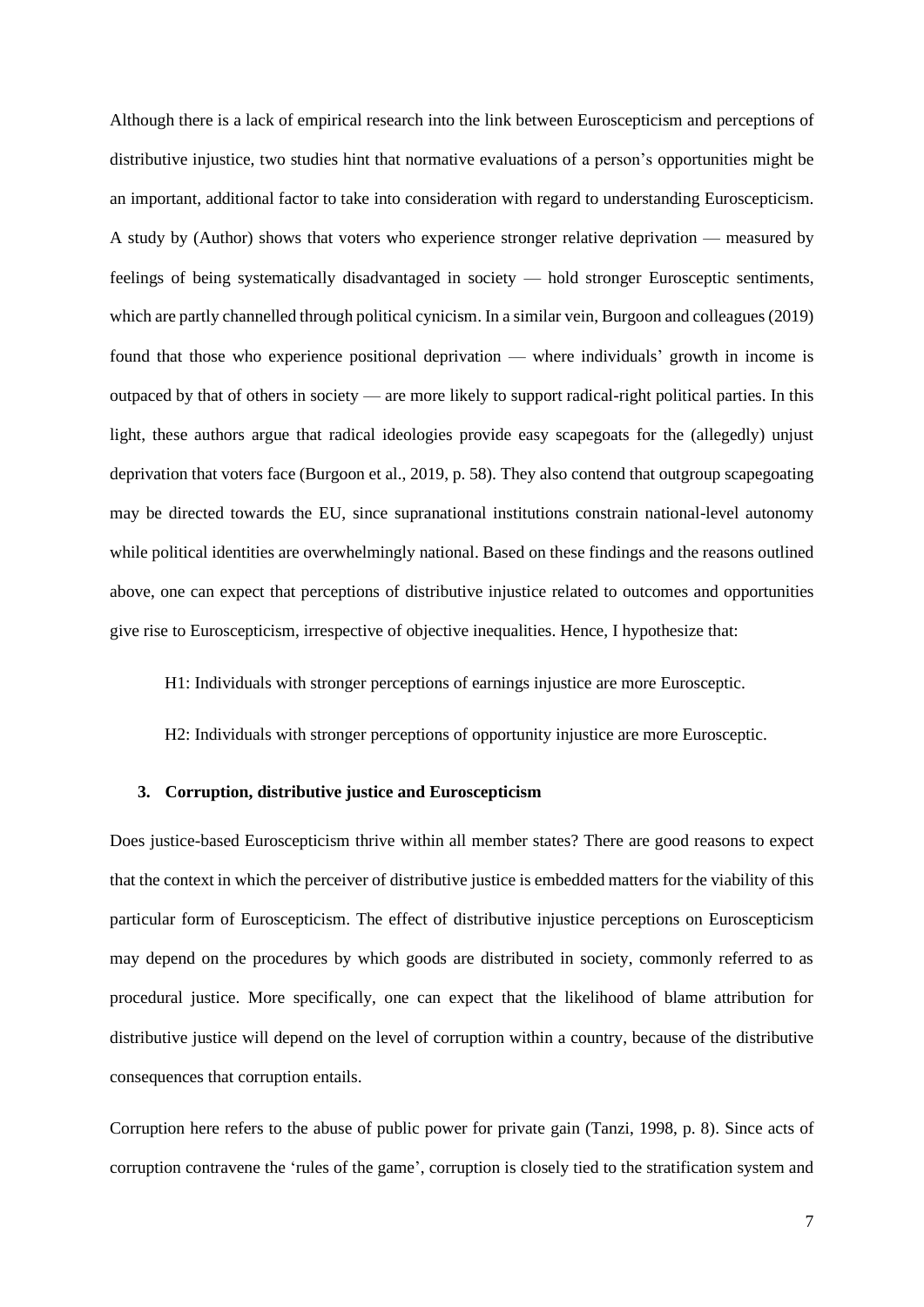to problems of poverty and social exclusion (Gupta et al., 2002). For instance, corruption and practices such as tax evasion undermine the redistributive functions of the national state by siphoning off public financial resources, reducing the state's capacity to fight economic inequality and provide basic services for its citizens (Smith, 2010, p. 450). Numerous studies have established an effect of corruption on inequality (Apergis, Dincer, & Payne, 2010; Gupta et al., 2002; Jain, 2001; Jong-Sung & Sanjeev, 2005). Corruption is likely to increase inequality, because it allows well-positioned individuals to take advantage of government activities at the expense of the rest of the population (Tanzi, 1998, p. 26). Since corrupt practices cheat the distributive system, stealing resources from the people who deserve them (Smith, 2010, p. 450), perceived injustice concerning the distribution of resources will be blamed on the self-serving elite for not responding to the will of the ordinary people.

In countries with high levels of corruption, distributive justice may primarily trigger feelings of resentment towards domestic rather than supranational actors and structures. Moreover, in member states where the level of corruption is high, further steps towards European integration could be considered as a strategy to curb corruption, compensate for deficient institutions and achieve more distributive justice in society. In the current multi-level governance system, citizens are likely to take their domestic institutions into account when strategizing how they can get what (they believe) they deserve. In this regard, it has been found that in contexts with higher levels of corruption, citizens have more trust in the EU (Arnold, Sapir, & Zapryanova, 2012; Muñoz, Torcal, & Bonet, 2011; Obydenkova & Arpino, 2018) and prefer faster European integration (Sánchez-Cuenca, 2000), while having lower levels of trust in national institutions (Donovan & Karp, 2017; Pellegata & Memoli, 2016). These studies suggest that how citizens seek to resolve domestic problems is contingent on institutional quality. This resonates with empirical research showing that national institutions are used as a benchmark against which the added value of the EU is assessed (Beaudonnet, 2015; de Vries, 2018; Sánchez-Cuenca, 2000). Citizens living in countries where institutions are plagued by corruption, inefficiencies or lack of responsiveness will have more reasons to place greater trust in EU institutions (and may even tend to embrace the EU integration project) to increase distributive justice.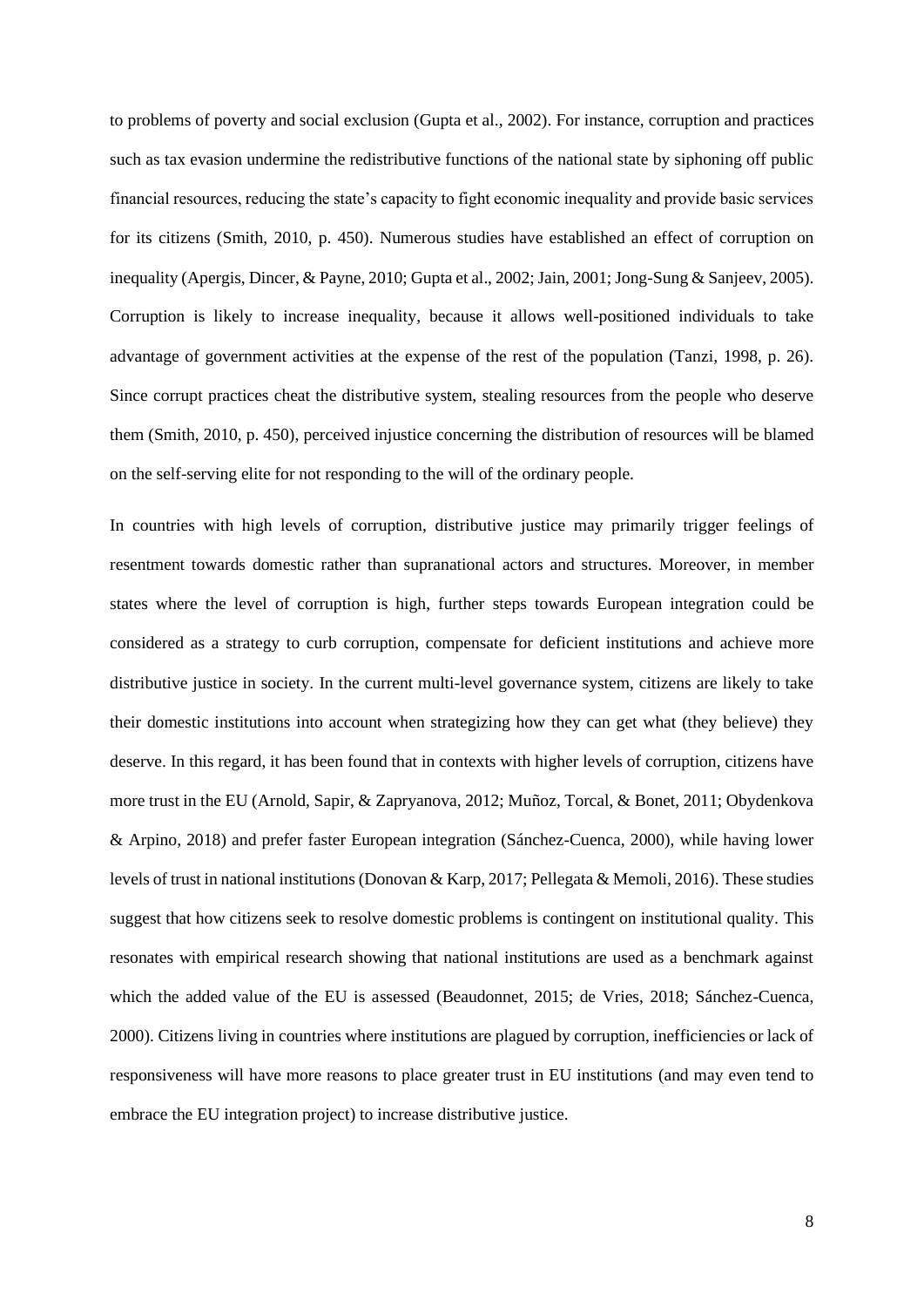By contrast, in countries with little corruption, EU scapegoating for what is perceived unfair is more plausible. In these countries, where national institutions and procedures are believed to operate fairly, transparently and predictably, remaining perceptions of distributive injustice are more likely to be attributed to external forces that are believed to intrude on and disturb the distributive practices and existing rules for allocating opportunities and rewards. Hence, where the quality of government is high and public service delivery is efficient, people's feelings that they do not get what they deserve may be projected more easily towards supranational actors, such as the European Union. For the reasons outlined above, the EU may be seen as a more credible scapegoat for distributive injustice when domestic corruption levels are low. This logic can be expected to hold true for injustice of opportunities (relating to education and labour market inclusion) as well as for injustice of outcomes (relating to economic rewards). Hence, I hypothesize that:

H3: The positive effect of perceived distributive injustice of outcomes (H3a) and opportunities (H3b) on Euroscepticism is weaker in countries with higher levels of corruption.

### **4. Data and Methods**

## *4.1 Data*

To test the hypotheses, this article draws on data from the European Social Survey (ESS) 2018, which includes a 'Justice and Fairness in Europe' module. <sup>2</sup> All the 23 EU countries that participated in the survey were selected for analysis: Austria (AT), Belgium (BE), Bulgaria (BG), Croatia (HR), Cyprus (CY), Czech Republic (CZ), Estonia (EE), Finland (FI), France (FR), Germany (DE), Hungary (HU), Ireland (IE), Italy (IT), Latvia (LV), Lithuania (LT), the Netherlands (NL), Poland (PL), Portugal (PT), Slovenia (SI), Slovakia (SK), Spain (ES), Sweden (SE) and the United Kingdom (UK). The survey data contains responses obtained via face-to-face interviews, conducted among probability samples of the population aged 15 and over and resident in private households.

<sup>&</sup>lt;sup>2</sup> ESS Round 9: European Social Survey Round 9 Data (2018). Data file edition 1.2. NSD - Norwegian Centre for Research Data, Norway – Data Archive and distributor of ESS data for ESS ERIC. [doi:10.21338/NSD-ESS9-2018.](http://dx.doi.org/10.21338/NSD-ESS9-2018)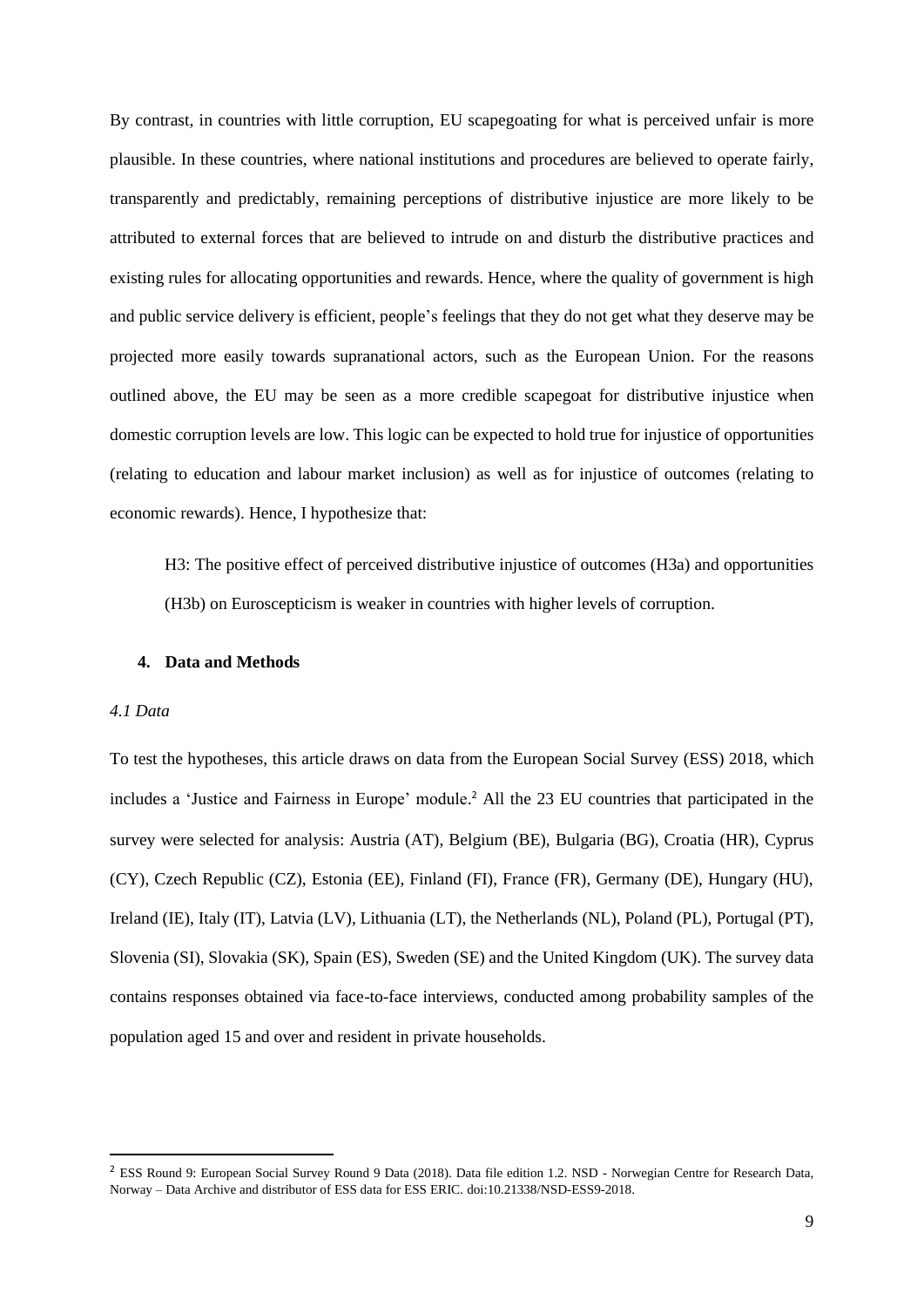### *4.2 Variables*

The dependent variable*, Euroscepticism*, is measured by a widely-used item: 'Now, thinking about the European Union, some say that European unification should go further. Others say that it has already gone too far. Using this card, what number on the scale best describes your position?' Responses were given on an 11-point scale, ranging from 0 ('Unification has already gone too far') to 10 ('Unification should go further'). The responses were recoded, so that higher scores indicate stronger Eurosceptic attitudes. This item captures Euroscepticism among respondents, defined by Paul Taggart (1998, p. 366) as 'the idea of contingent or qualified opposition, as well as incorporating outright and unqualified opposition to the process of European integration'. Appendix Figure A shows the mean scores for Euroscepticism by country.

Perceptions of *distributive justice*. Distributive justice perceptions of individual *outcomes* are captured by *individual earnings injustice.* This was measured by respondents' evaluation of how fair they consider their net pay or net income from a pension or from social benefits. Responses were measured on a scale ranging from -4 to 4, where negative scores indicate perceptions of over-rewarding, zero indicates that actual earnings are perceived as just, and positive scores indicate perceptions of underrewarding. This operationalization of earnings injustice is more inclusive than that used in previous research, as it has exclusively covered earnings injustice linked to employment, thereby excluding other social groups, notably the unemployed and pensioners (Jasso 2015; Liebig et al., 2010; Schunk et al., 2015).<sup>3</sup> Distributive justice perceptions of individual *opportunities* are measured using two components, educational opportunities (Clayton, 2018; Resh & Sabbagh, 2016) and employment opportunities (Gomberg, 2018), as these are important for citizens' life chances in Europe. Distributive justice perceptions of *educational opportunity* are measured by the item 'Compared with other people in [country], I have had a fair chance of achieving the level of education I was seeking'. *Employment opportunity* was measured by the item 'Compared with other people in [country], I would have a fair chance of getting the job I was seeking'. Responses on both items range from 0 ('Does not apply at all')

<sup>&</sup>lt;sup>3</sup> Previous work has addressed injustice perceptions about the level of pensions (Sabbagh &and Vanhuysse, 2014);, however, not yet among pensioners themselves.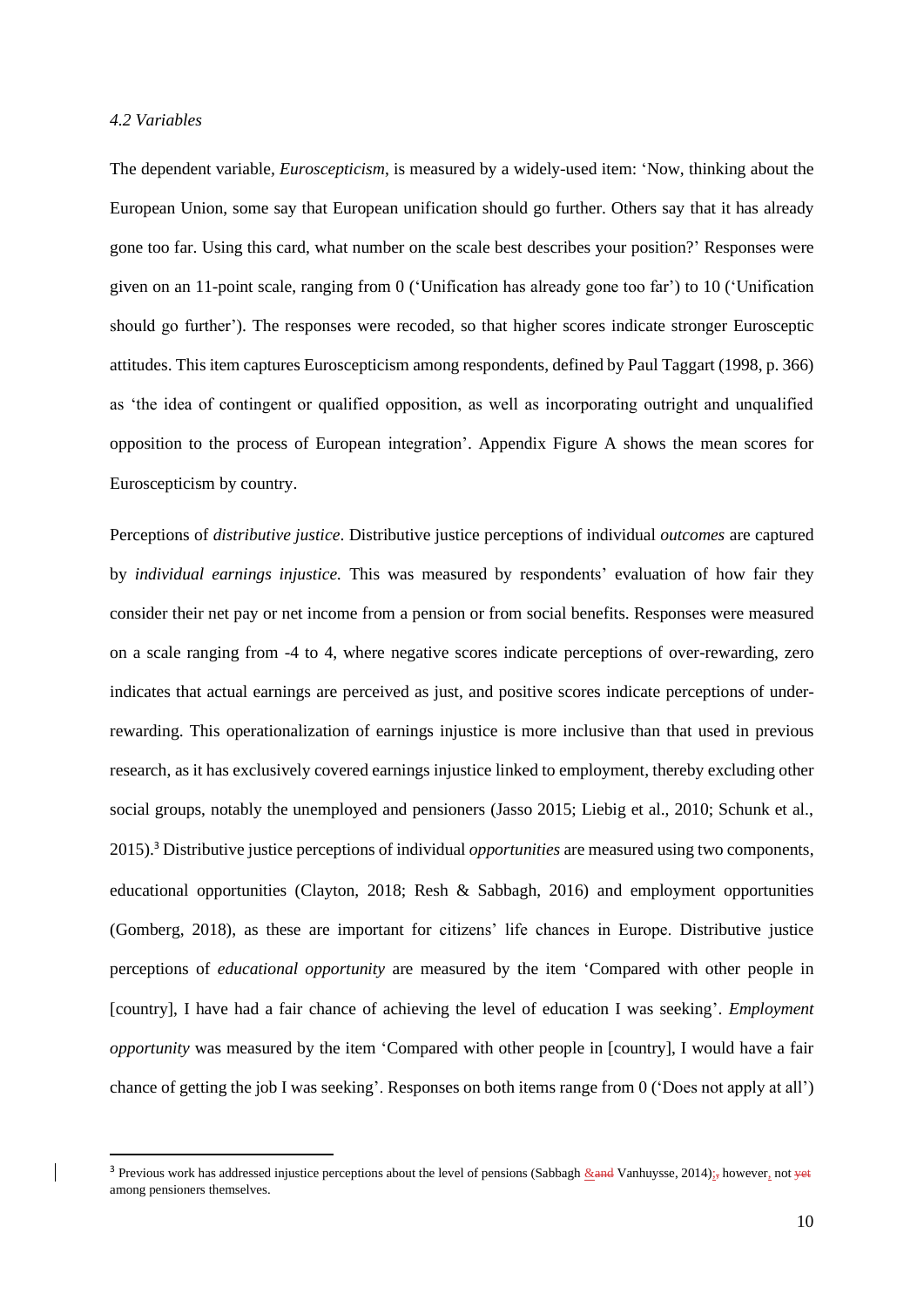to 10 ('Applies completely'), and were recoded so that high values indicate strong perceptions of distributive injustice. The correlations between the three justice variables and their descriptive statistics by country are shown in Appendix Table C and Figures B and C.

*Individual-level controls* include conventional determinants of Euroscepticism in order to isolate the effects of distributive injustice perceptions. First, *satisfaction with the national government* is included, since citizens may hold the national government accountable for distributive injustice, and Euroscepticism has been shown to be channelled through people's assessments of the national government. To account for *identity*, a variable was constructed that captures exclusive national identity. This variable is based on two items measuring respondent's emotional attachment to Europe and their country, with responses ranging from 0 ('Not at all emotionally attached') to 10 ('Very emotionally attached'). *Left-right ideology* is included as self-placement on a 0 to 10 scale. Furthermore, various social-structural characteristics are included. *Income* is operationalized as equivalent household income, using the OECD-modified equivalence scale (OECD, 2005). To enable comparisons of income between countries, the variable is categorized into country-specific quartiles and a separate category for missing values is included. This operationalization captures the relative income position of households within countries. *Occupation* is included as a categorical variable, based on a slightly modified version of the Erikson-Goldthorpe-Portocarero (EGP) scheme (Ganzeboom, De Graaf, & Treiman, 1992) and comprising (1) higher service class, (2) white collar, (3) blue collar, (4) self-employed, (5) unemployed and (6) a residual category including those who are retired and other non-employed people. *Education* is categorized as low (lower-secondary or less), medium (upper-secondary) or high (advanced vocational and tertiary), based on the ISCED classification for the highest educational qualification achieved. Lastly, I control for *age* and *gender* (0=male; 1=female).

*Macro variables.* The level of *corruption* is measured by the widely-used Corruption Perceptions Index (CPI) from Transparency International. The CPI is a composite index, based on expert assessments and opinion surveys, and measures how corrupt the public sector is perceived to be. <sup>4</sup> The CPI ranges from

<sup>4</sup> Detailed information on the methodology of the CPI is publicly available at https://www.transparency.org/en/cpi/2020/index/nzl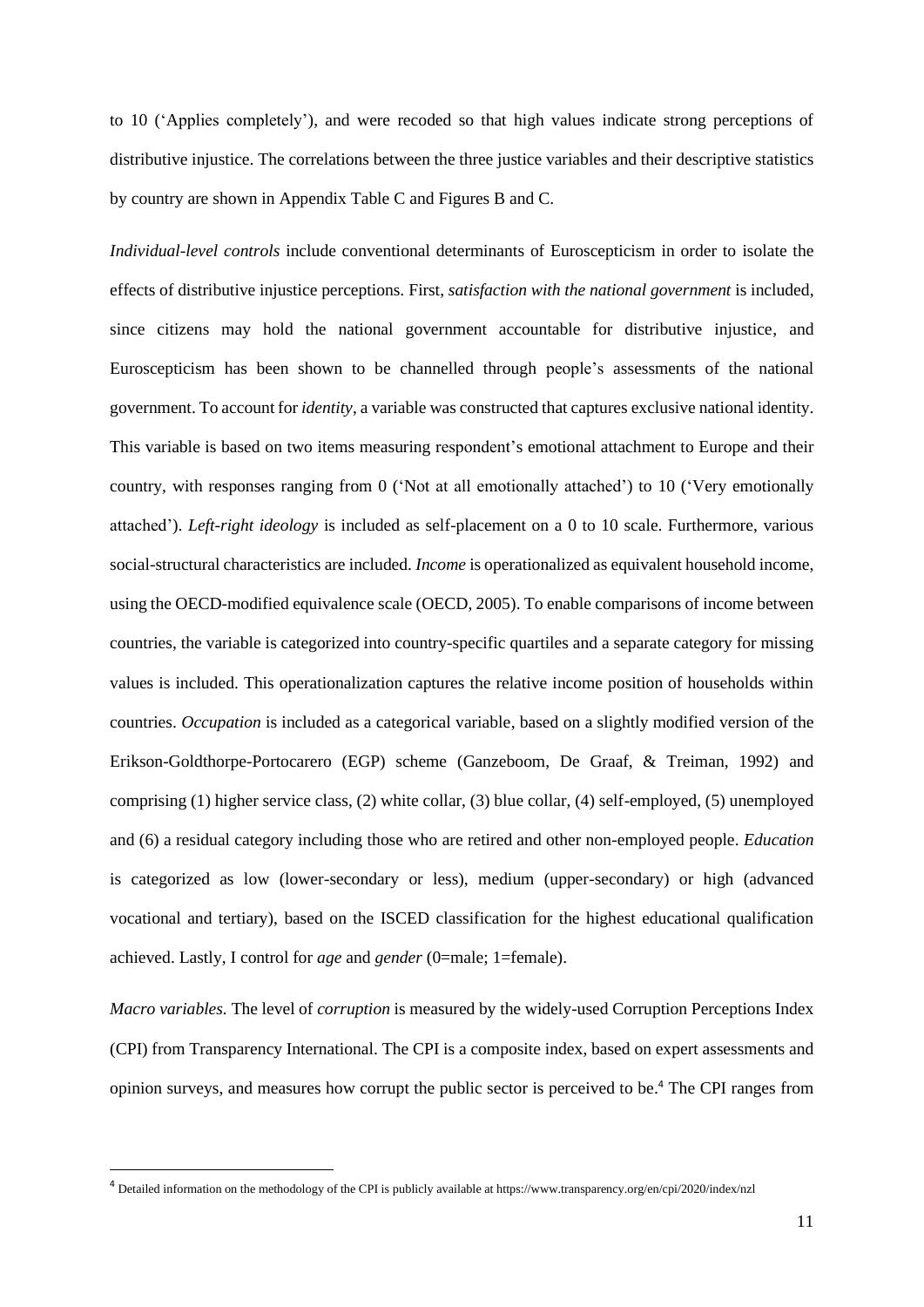0 to 100, where the value 0 indicates the highest level of corruption and the value 100 indicates the lowest level. Robustness checks provided in Appendix Table D use the Control of Corruption Index (CC) from the World Bank Governance Indicators as an alternative indicator for corruption. This index is collected from elite and mass surveys (Kaufmann, Kraay, & Mastruzzi, 2010). The CPI and CC are highly correlated (Pearson's r= 0.98). At the macro-level, I control for *GDP per capita* in PPS (Eurostat code nama\_10\_pc) to take into account that national corruption levels in Europe are related to economic development (Christos et al., 2018). Lastly, the level of *income inequality* within countries is controlled for, using the Gini coefficient (Eurostat code ilc\_di12). Descriptive statistics of individual-level and country-level variables are reported in Appendix Table A-B.

### *4.3 Statistical modelling*

Multilevel analyses were performed to take into account the hierarchical data structure and to estimate individual-level and country-level effects simultaneously. The intra-class coefficient of the null model indicates that 5.6 per cent of the variance of Euroscepticism is attributable to country-level differences. The hypotheses were tested using a stepwise approach, starting from a baseline model with only controls (Model 1). Subsequently, the variables of theoretical interest at the individual level  $-$  i.e., perceived distributive injustice — were included (Model 2), and lastly the interaction effects between these individual variables and corruption levels were added (Models 3–5). All the reported models were estimated using robust standard errors and performed in STATA version 16.

#### **5. Results**

How do perceptions of distributive justice relate to Eurosceptic sentiments? Table 1 presents the results of the multilevel models. Starting from the baseline model with only controls (Model 1), the effects of the three distinct components of distributive injustice under investigation are presented in Model 2. With regard to the effect of injustice of outcomes, Model 2 shows that people who perceive greater earnings injustice are more Eurosceptic. Furthermore, Model 2 indicates that people with stronger perceptions of injustice in educational and employment opportunities similarly show higher levels of Eurosceptic attitudes. These findings indicate that the EU is blamed for perceived distributive injustice, confirming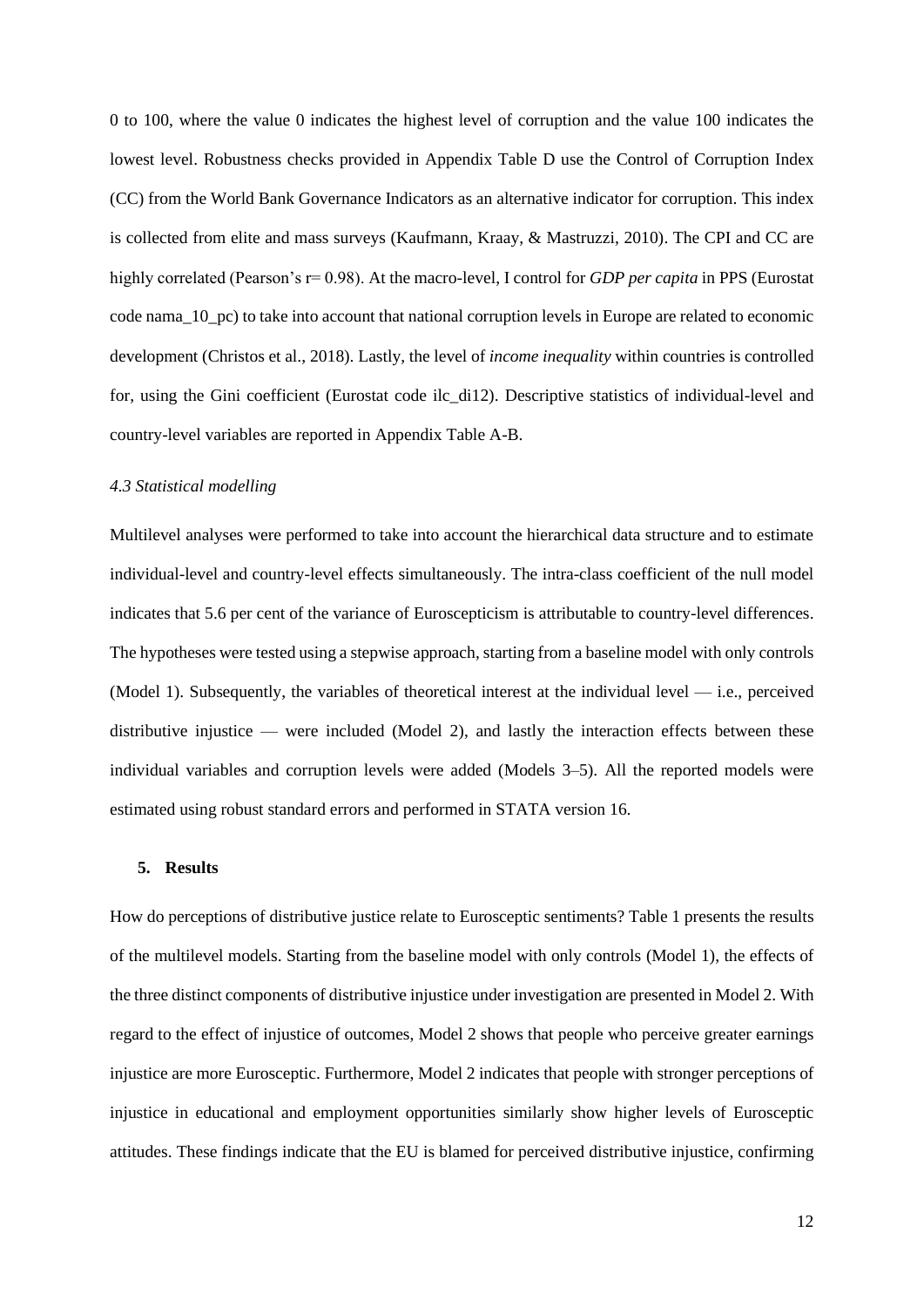H1 and H2. Interestingly, the perceptions of distributive justice seem to mediate the effects of socialstructural variables. The positive effects of having a lower education, occupational status or income position (as shown in Model 1) weaken somewhat after adding the distributive injustice perceptions into the model. In other words, the reason that people with lower socio-economic status tend to be more Eurosceptic than higher socio-economic status groups can partly be explained by the former perceiving greater distributive injustice.

|                             | Model 1     | Model 2     | Model 3     | Model 4     | Model 5     |
|-----------------------------|-------------|-------------|-------------|-------------|-------------|
| Individual-level variables  |             |             |             |             |             |
| Earnings injustice          |             | $0.054*$    | $-0.156$    | $0.054*$    | $0.054*$    |
|                             |             | (0.023)     | (0.099)     | (0.023)     | (0.023)     |
| Educational injustice       |             | $0.035***$  | $0.035***$  | $-0.005$    | $0.033***$  |
|                             |             | (0.009)     | (0.009)     | (0.043)     | (0.009)     |
| Employment injustice        |             | $0.041**$   | $0.041**$   | $0.041***$  | $-0.036$    |
|                             |             | (0.012)     | (0.012)     | (0.012)     | (0.057)     |
| Education                   |             |             |             |             |             |
| Low                         | $0.490***$  | 0.366***    | $0.371***$  | $0.370***$  | $0.372***$  |
|                             | (0.102)     | (0.070)     | (0.096)     | (0.096)     | (0.096)     |
| Medium                      | $0.501***$  | 0.448***    | $0.449***$  | $0.447***$  | 0.449***    |
|                             | (0.076)     | (0.070)     | (0.070)     | (0.070)     | (0.071)     |
| Income                      |             |             |             |             |             |
| First quartile              | $0.306***$  | $0.194**$   | $0.189**$   | $0.192**$   | $0.190**$   |
|                             | (0.069)     | (0.071)     | (0.069)     | (0.070)     | (0.070)     |
| Second quartile             | $0.211***$  | $0.142*$    | $0.144*$    | $0.141*$    | 0.143       |
|                             | (0.055)     | (0.060)     | (0.057)     | (0.059)     | (0.058)     |
| Third quartile              | $0.141*$    | $0.133*$    | $0.136*$    | $0.132*$    | $0.134*$    |
|                             | (0.059)     | (0.053)     | (0.053)     | (0.053)     | (0.053)     |
| Missing                     | $0.201**$   | $0.186*$    | $0.177*$    | $0.183*$    | $0.182*$    |
|                             | (0.065)     | (0.081)     | (0.079)     | (0.079)     | (0.079)     |
| Occupation                  |             |             |             |             |             |
| White collar                | $0.195**$   | $0.159*$    | $0.157*$    | $0.158*$    | $0.156*$    |
|                             | (0.072)     | (0.080)     | (0.079)     | (0.079)     | (0.079)     |
| Blue collar                 | $0.359**$   | $0.283*$    | $0.280*$    | $0.279*$    | $0.278*$    |
|                             | (0.104)     | (0.101)     | (0.110)     | (0.110)     | (0.109)     |
| Self-employed               | 0.193       | 0.154       | 0.149       | 0.153       | 0.155       |
|                             | (0.099)     | (0.106)     | (0.105)     | (0.106)     | (0.105)     |
| Unemployed                  | $0.345**$   | $0.305*$    | $0.302*$    | $0.297*$    | $0.283*$    |
|                             | (0.110)     | (0.136)     | (0.135)     | (0.136)     | (0.137)     |
| Retired and other           | $-0.059$    | $-0.014$    | $-0.011$    | $-0.016$    | $-0.015$    |
|                             | (0.078)     | (0.093)     | (0.093)     | (0.092)     | (0.092)     |
| Exclusive national identity | 1.883***    | 1.863***    | $1.853***$  | 1.864***    | $1.862***$  |
|                             | (0.144)     | (0.148)     | (0.150)     | (0.149)     | (0.148)     |
| Government support          | $-0.141***$ | $-0.133***$ | $-0.134***$ | $-0.133***$ | $-0.133***$ |
|                             | (0.035)     | (0.034)     | (0.034)     | (0.034)     | (0.034)     |
| Left-right placement        | $0.093**$   | $0.089*$    | $0.090**$   | $0.089**$   | $0.089**$   |
|                             | (0.035)     | (0.033)     | (0.033)     | (0.033)     | (0.033)     |
| Gender                      | 0.119       | 0.067       | 0.067       | $0.006**$   | 0.068       |
|                             | (0.051)     | (0.052)     | (0.053)     | (0.002)     | (0.053)     |
| Age                         | $0.011***$  | $0.006**$   | $0.006**$   | $0.006**$   | $0.006**$   |
|                             | (0.002)     | (0.002)     | (0.002)     | (0.002)     | (0.002)     |

**Table 1.** Multilevel model: Determinants of Euroscepticism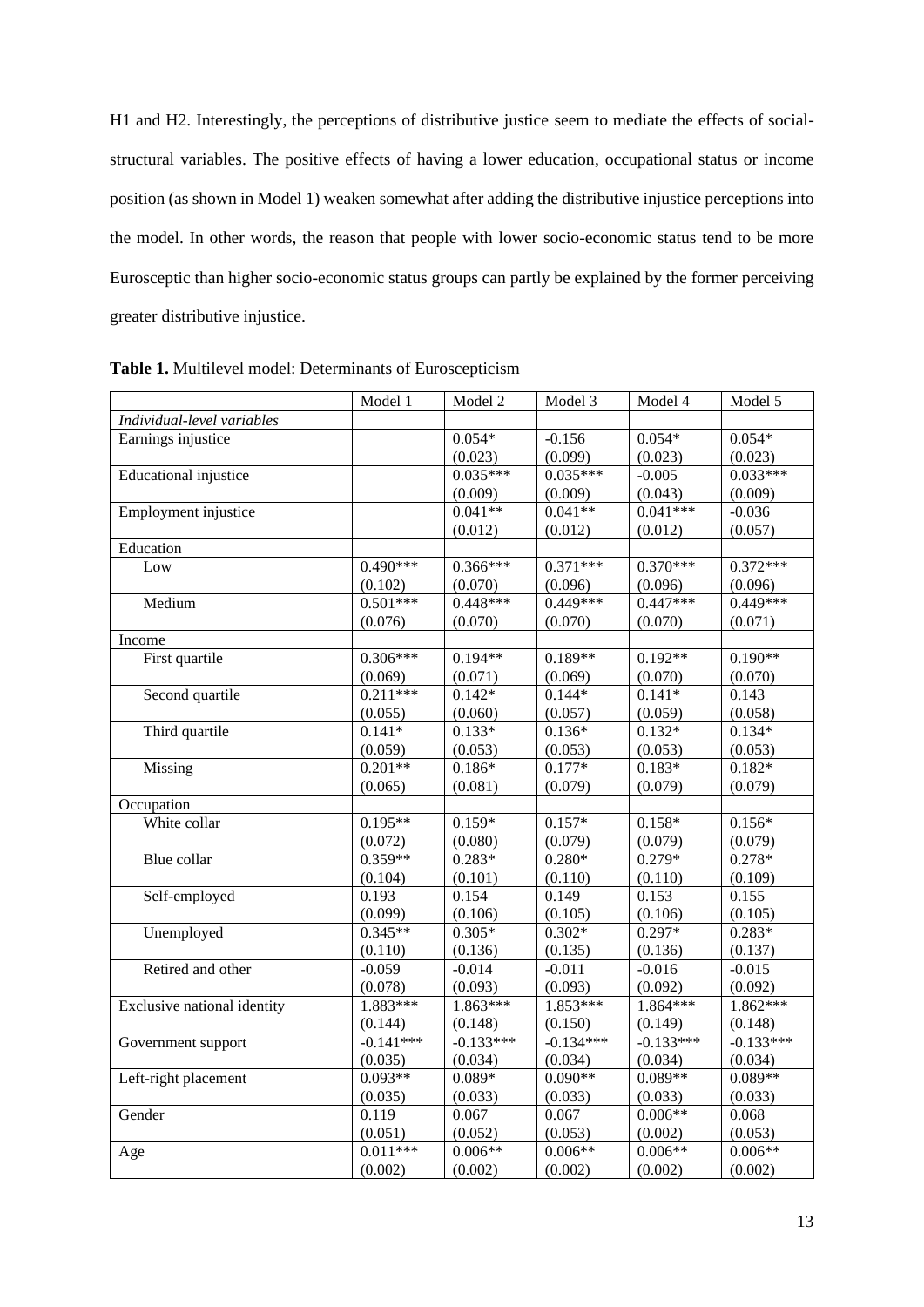| Country-level variables                    |             |             |              |              |              |  |  |
|--------------------------------------------|-------------|-------------|--------------|--------------|--------------|--|--|
| Corruption                                 | $-0.003$    | 0.001       | $-0.004$     | 0.000        | $-0.002$     |  |  |
|                                            | (0.012)     | (0.012)     | (0.012)      | (0.012)      | (0.012)      |  |  |
| GDP per capita                             | 0.000       | 0.000       | 0.000        | 0.000        | 0.000        |  |  |
|                                            | (0.000)     | (0.000)     | (0.000)      | (0.000)      | (0.000)      |  |  |
| Income inequality (Gini)                   | $-0.053$    | $-0.055$    | $-0.055$     | $-0.054$     | $-0.055$     |  |  |
|                                            | (0.033)     | (0.035)     | (0.032)      | (0.035)      | (0.031)      |  |  |
| Cross-level interactions                   |             |             |              |              |              |  |  |
| Corruption X Earnings injustice            |             |             | $0.003*$     |              |              |  |  |
|                                            |             |             | (0.002)      |              |              |  |  |
| Corruption X Educational injustice         |             |             |              | 0.000        |              |  |  |
|                                            |             |             |              | (0.000)      |              |  |  |
| Corruption X Employment injustice          |             |             |              |              | 0.001        |  |  |
|                                            |             |             |              |              | (0.000)      |  |  |
| Constant                                   | 4.878***    | 4.679**     | $5.042***$   | 4.779**      | $5.052***$   |  |  |
|                                            | (1.393)     | (1.450)     | (1.407)      | (1.458)      | (1.329)      |  |  |
| Log Pseudolikelihood                       | $-75578.06$ | $-63089.33$ | $-63064.424$ | $-63079.335$ | $-63064.973$ |  |  |
| Observations level 1                       | 32,310      | 27,011      | 27,011       | 27,011       | 27,011       |  |  |
| Observations level 2                       | 23          | 23          | 23           | 23           | 23           |  |  |
| * $p<0.05$ , ** $p<0.01$ , *** $p<0.001$ . |             |             |              |              |              |  |  |

*Notes:* Reference categories: education: high; occupation: higher service class; income: fourth quartile; occupation: higher service class; identity: inclusive national identity; gender: male.

Altogether, the results from the pooled sample of 23 EU member states confirm that perceptions of distributive justice increase Euroscepticism. However, is the link between distributive justice and Euroscepticism mediated by corruption within the country? To empirically test this, Models 3–5 present the interaction effects between the extent of corruption at the national level and perceptions of distributive injustice. The results of Model 3 show a positive and significant interaction effect between earnings injustice and corruption on Euroscepticism. To facilitate the interpretation of this interaction effect, Figure 1 displays the marginal effects of perceived distributive injustice on Euroscepticism at various levels of corruption in the country. Panel A shows that when corruption levels are low (a high CPI score), perceptions of earnings injustice are positively related to Eurosceptic sentiments. By contrast, when corruption levels are high (a low CPI score), there is no significant relationship between earnings injustice and Euroscepticism, since the 95 per cent confidence intervals around the marginal effects contain the value zero. These findings lend support to H3a. Contrary to expectations, this picture does not hold true when it comes to distributive injustice of opportunities. The results of Models 4 and 5 show that the interaction effects are non-significant, meaning that the positive effect of perceived educational (Panel B) and employment injustice (Panel C) on Euroscepticism do not differ according to the corruption level in the country. However, Panel B and Panel C indicate that distributive injustice of opportunities is a slightly larger trigger for Euroscepticism in member states with lower corruption (a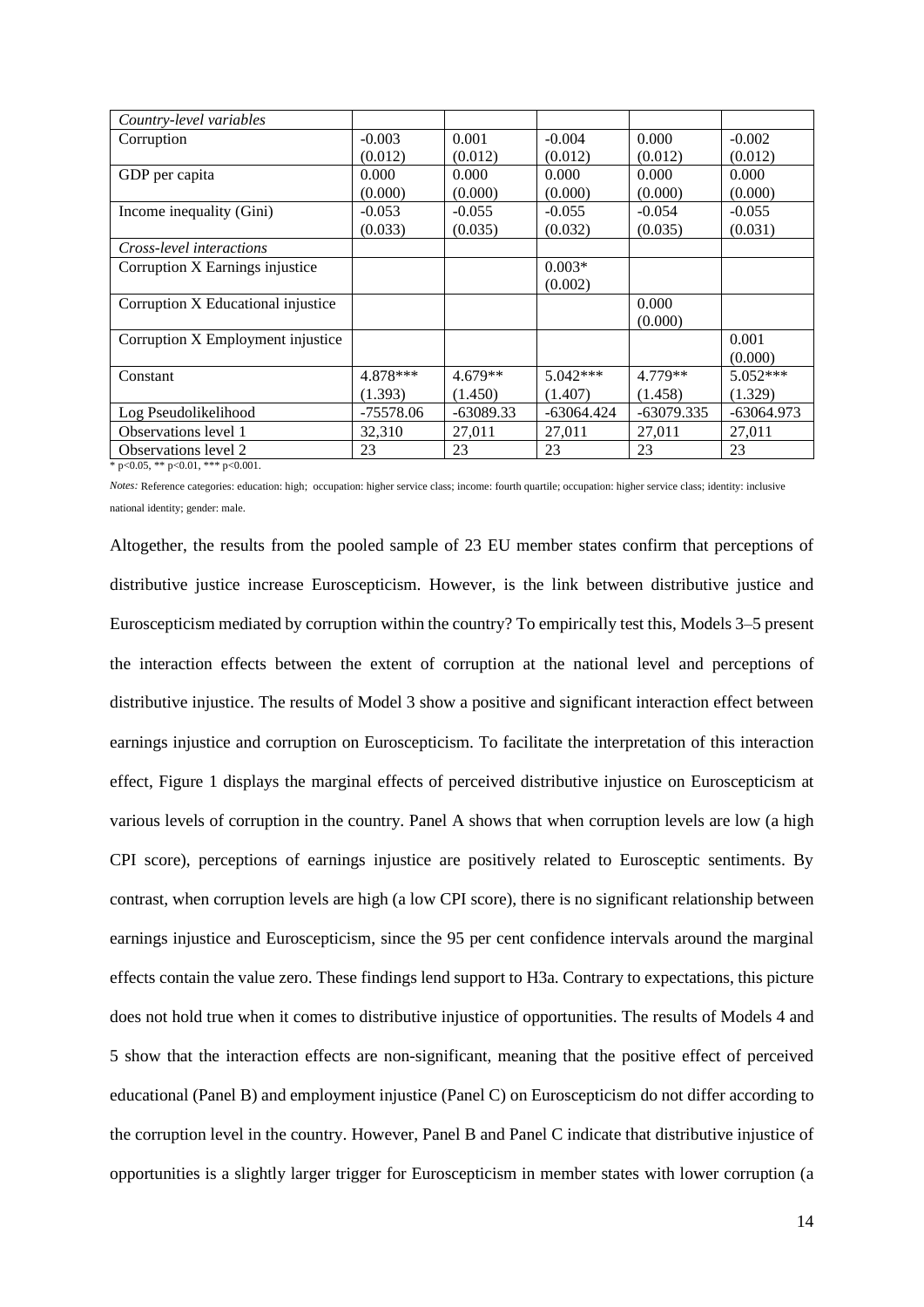higher CPI score), although the differences are too small to be statistically significant (p>0.05). In countries with high levels of corruption (a lower CPI score), the 95 per cent confidence intervals around the marginal effects again contain the value zero, although the differences in effect size between countries with high and low corruption levels are non-significant. Therefore, H3b is not confirmed. Robustness checks using an alternative indicator for corruption, reported in Appendix Table D, yield similar findings.<sup>5</sup> To conclude, perceptions of distributive injustice mainly provide a source of Eurosceptic sentiments in national contexts where corruption is less prevalent.





*Notes*: Dashed lines represent 95 per cent confidence intervals. High CPI values indicate low levels of corruption.

 $\overline{\phantom{a}}$ 

 $5$  The interaction effect between earnings injustice and corruption is similar in size, yet only significant at the p=0.100 level when using the using the CC Index as an indicator of corruption.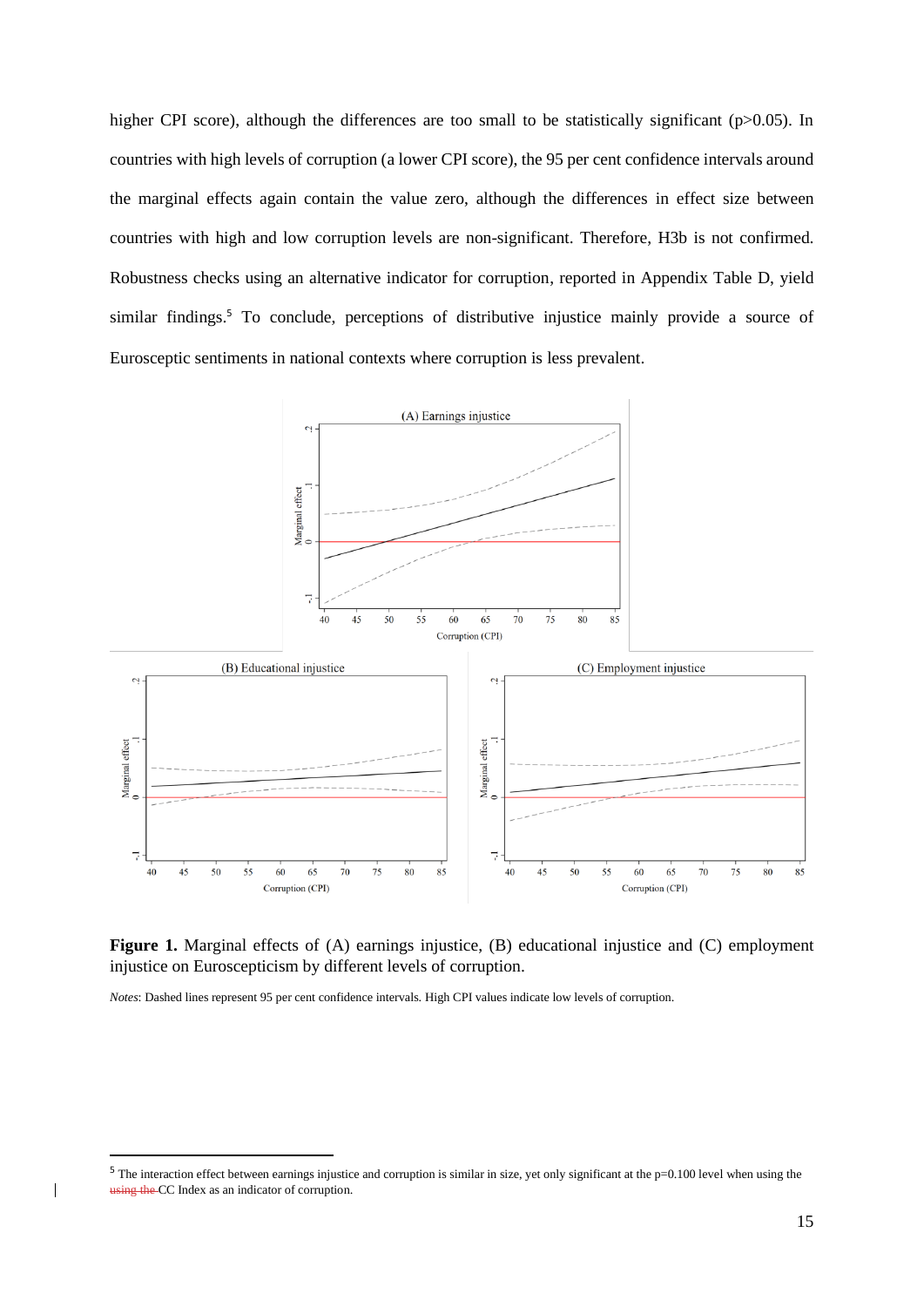### **6. Discussion**

This study contributes to the literature on mass Euroscepticism by investigating the role of distributive justice. More specifically, the analysis shows how perceptions of distributive justice are related to Euroscepticism and the extent to which corruption mediates this linkage. Drawing on data from the European Social Survey 2018, it is confirmed that Europeans who perceive higher levels of injustice of earnings and opportunity — concerning education and employment — hold stronger Eurosceptic views than their counterparts who perceive less distributive injustice. In other words, people project their personal experiences of distributive injustice towards the EU to a certain extent, making these people more likely to hold anti-EU sentiments, whereas they are more likely to endorse further European integration steps if their normative expectations about the distribution of resources in society are met. These findings complement previous studies on the roots of mass Euroscepticism that have predominantly focussed on economic, political and cultural determinants. Controlling for these conventional explanations of Euroscepticism, the current study evidences that distributive justice is a distinct, yet underexplored, source of Euroscepticism.

Nevertheless, the context in which the perceiver of distributive justice is embedded also matters, as the current study reveals that higher levels of corruption dampen this apparent link of accountability. In countries with high levels of corruption, perceptions of distributive justice are not significantly positively related to Eurosceptic sentiments among the population. This finding suggests that in such contexts, citizens perceive the EU as an actor that could address, or at least not aggravate, distributive injustice as a specific problem resulting from corruption. What citizens want from the EU varies from one member state to another. Thus, extending previous research, citizens consider not only the economic, political and cultural consequences of European integration, but also anticipate its impact on social issues such as injustice. Overall, these findings suggest that it is important to consider citizens' perceptions of distributive justice to gain a better understanding of the differentiated drivers of mass Euroscepticism across Europe.

The findings of this article have implications for EU policymaking, as they reveal that the responses to distributive justice (and injustice) go beyond national boundaries. When people feel that they are not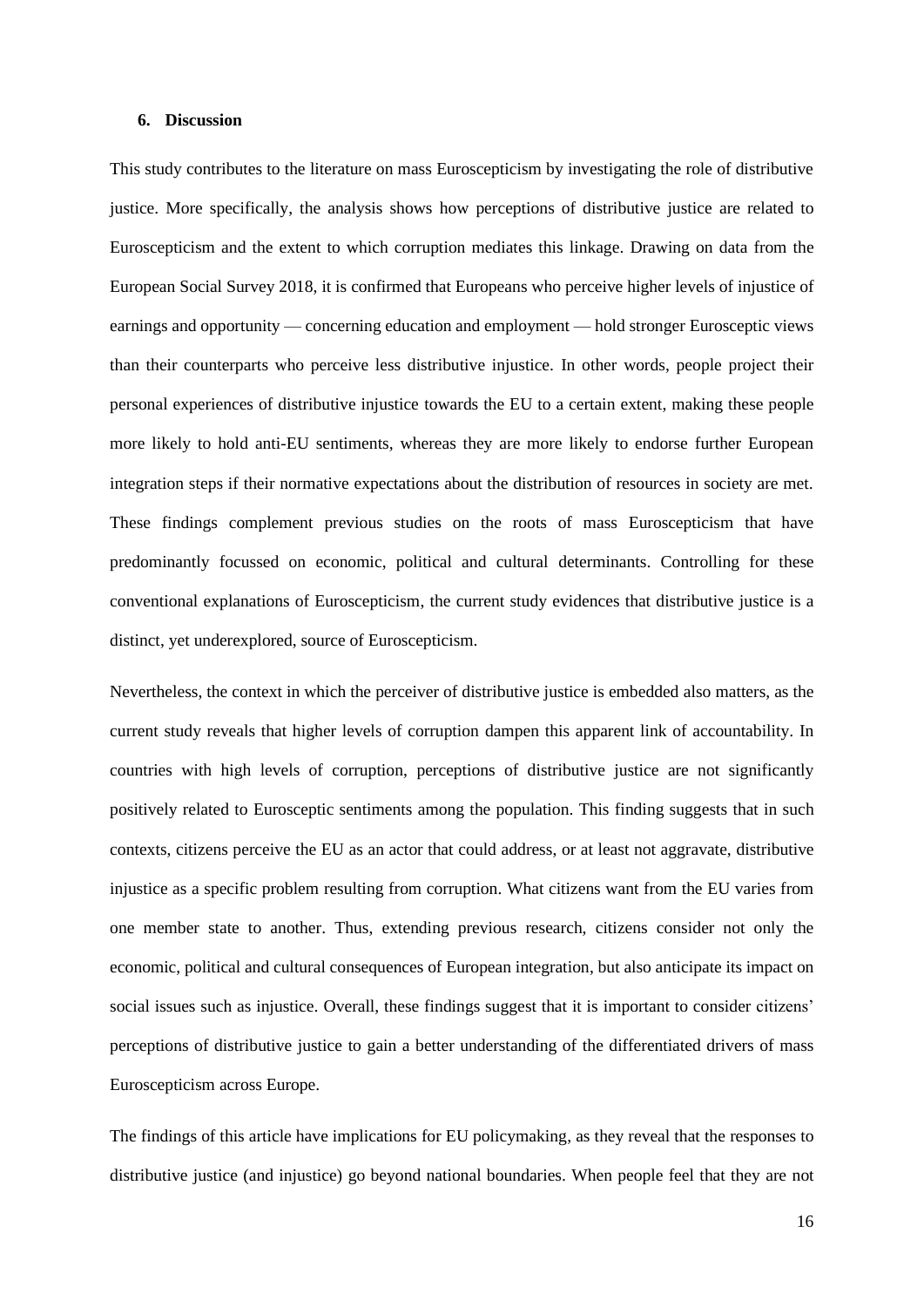getting what they deserve, they are less inclined to embrace European integration. In other words, perceptions of injustice are damaging to the cohesion and legitimacy of the European project, and have the potential to destabilize it. Distributive injustice is therefore not merely a normative problem, but a multi-level problem that poses a threat to the European project in some of its member states. The finding that this adverse effect is dependent on the national context challenges the policy options for the EU. Mainly in the EU member states with high institutional quality and low corruption levels, addressing social injustice could be considered beneficial to secure support for further European integration steps. Yet the question remains as to what extent perceptions of distributive injustice are malleable. Moreover, in member states with high corruption levels, perceived distributive injustices appear not to undermine support for European integration. This cross-national variation in the roots of Euroscepticism refines our knowledge about the relationship between institutional quality and support for European integration.

This study leaves important paths open for future research. First, the reference frames of the perceptions of distributive justice relating to earnings and opportunities differ in scope. Whereas the perceived injustice of opportunities was measured in relation to the national community, the measurement of perceived earnings injustice did not specify the reference group. Hence, an important question remains with regard to whether citizens compare themselves with fellow nationals or with Europeans when assessing the fairness of their own economic rewards. The higher reported levels of earnings injustice among citizens in Eastern and Southern Europe could partly result from their awareness of higher wages in Western and Northern Europe. Therefore, an important task for future policy will be to analyse whether Europeans adopt European as well as national frames of reference and what consequences this has in terms of public support for European integration. Second, future research could apply transnational notions of justice (Blake, 2018; de Witte, 2012) to EU opinion studies, including interstate (sociotropic) and inter-personal (egocentric) conceptions of distributive justice. In the context of European integration, distributive justice reaches beyond the distribution of resources across nationals, including the allocation of resources across EU member states and ultimately European citizens (Labareda, 2021). After many decades of European integration, it would be worthwhile to analyse the extent to which citizens have expanded their scope of justice beyond national boundaries. If inequality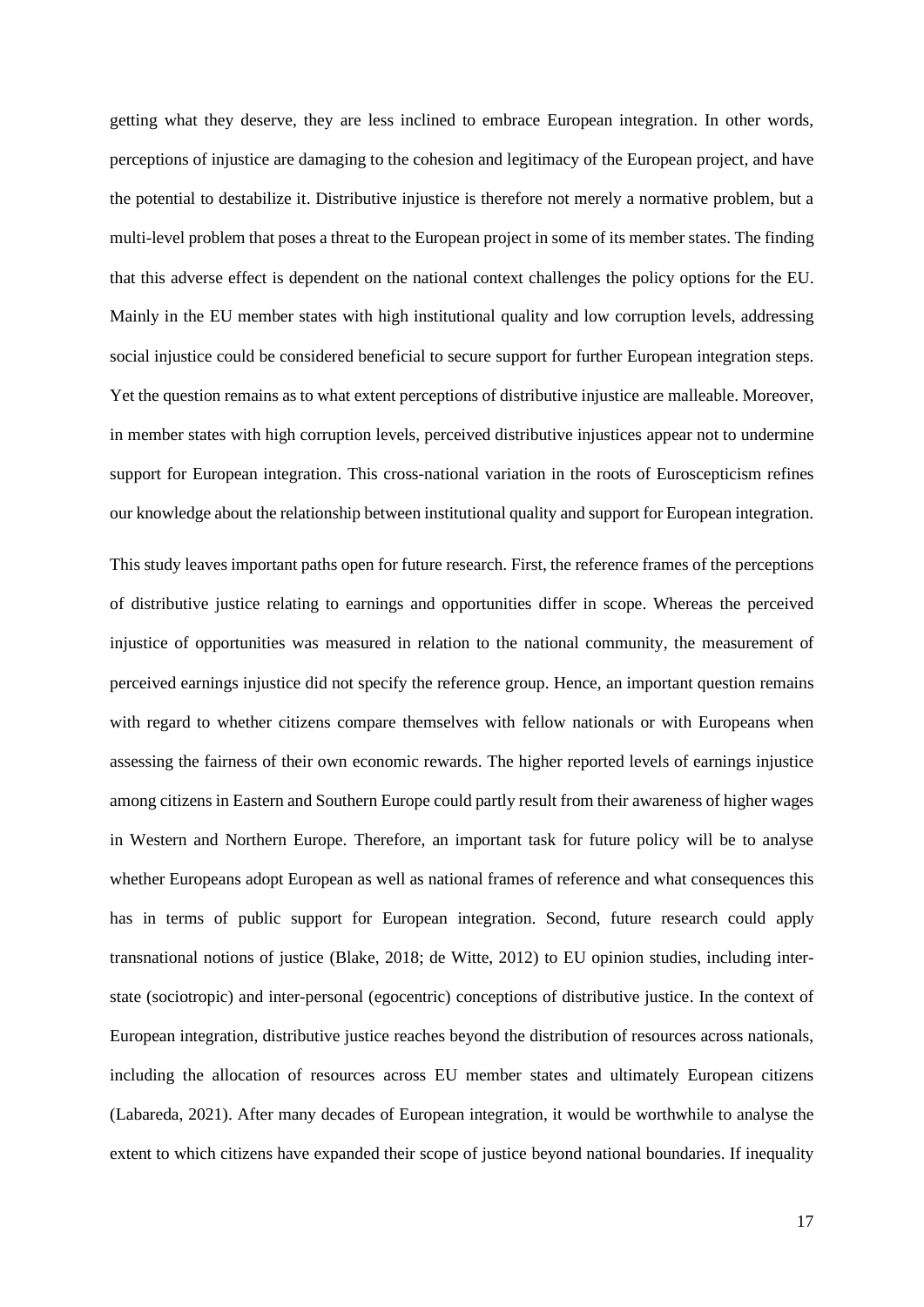is perceived as fair or unfair to the extent that it meets or violates normative expectations about how valuable resources are distributed, then what does this mean for justice in the EU as a whole? Future research should clarify what levels of inequality are considered as just or unjust, and how such normative evaluations shape citizens' attitudes towards the EU's role in social policymaking, starting out from the idea of the EU as its own site of justice. Third, the results of this study (which are based on crosssectional data) leave important questions open concerning the dynamic relationship between distributive injustice and Euroscepticism. With the increasing visibility of the EU and its policies, accountability attributions at the EU-level may become more prevalent over time. Depending on the EU's response to the social consequences of the multiple crises Europe is facing, the injustice of outcomes and opportunities might be projected more strongly against the EU in the future. In this regard, citizens may increasingly evaluate the EU in terms of its social performance, paving the way for justice-based Euroscepticism.

### **7. References**

- Abts, K., Heerwegh, D., & Swyngedouw, M. (2009). Sources of euroscepticism: Utilitarian interest, social distrust, national identity and institutional distrust. *World Political Science Review*, *5*(1), 1– 26. https://doi.org/10.2202/1935-6226.1057
- Anderson, C. J. (1998). When in doubt, use proxies: Attitudes toward domestic politics and support for European integration. *Comparative Political Studies*, *31*(5), 569–601. https://doi.org/10.1177/0010414098031005002
- Apergis, N., Dincer, O. C., & Payne, J. E. (2010). The relationship between corruption and income inequality in U . S . states: Evidence from a panel cointegration and error correction model. *Public Choice*, *145*, 125–135. https://doi.org/10.1007/s11127-009-9557-1
- Arnold, C., Sapir, E., & Zapryanova, G. (2012). Trust in the institutions of the European Union: A cross-country examination. *European Integration Online Papers*, *16*(8), 1–39. http://eiop.or.at/eiop/texte/2012-008a.htm.
- Beaudonnet, L. (2015). A threatening horizon: The impact of the welfare state on support for Europe. *Journal of Common Market Studies*, *53*(3), 457–475. https://doi.org/10.1111/jcms.12196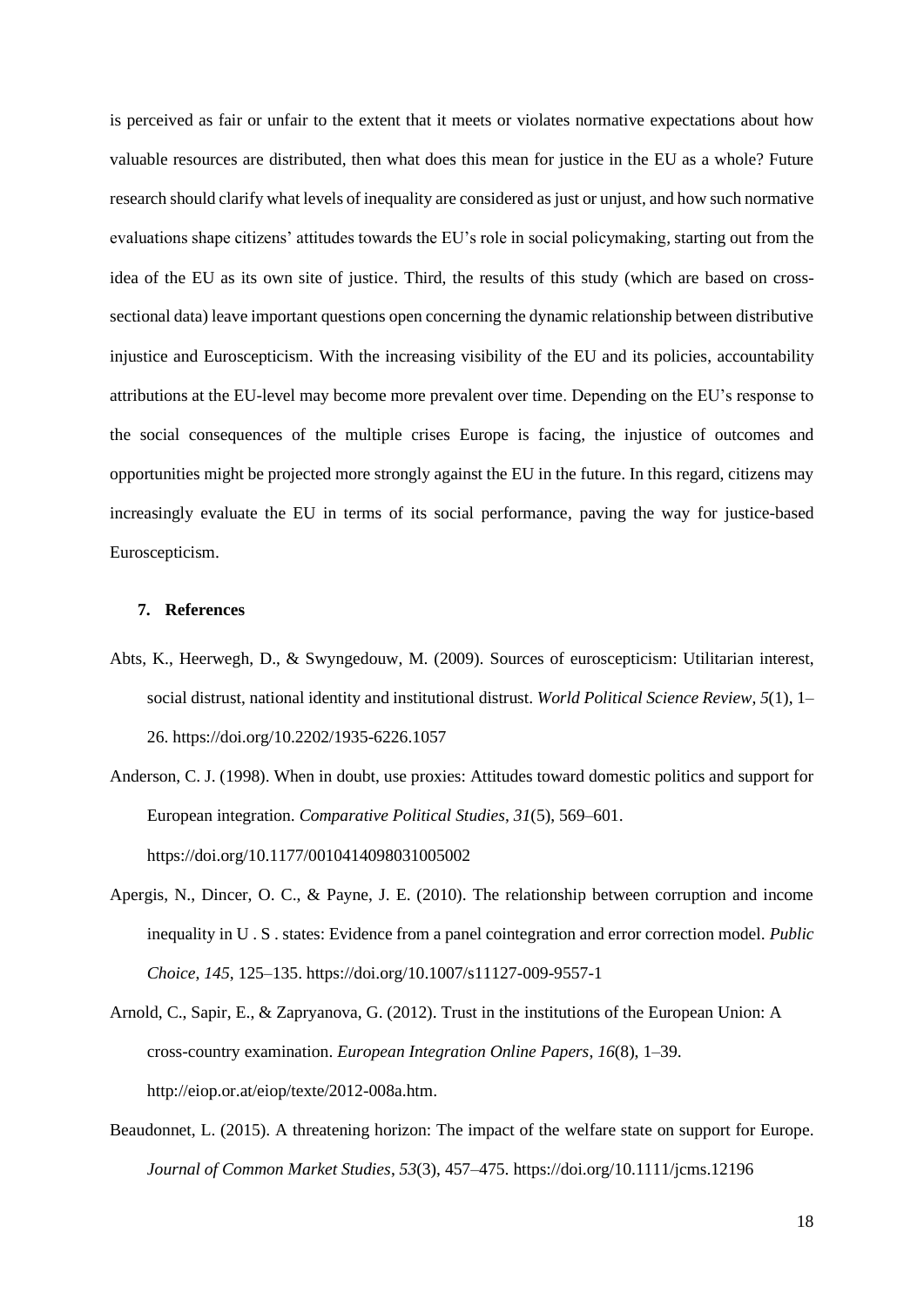- Beckfield, J. (2019). *Unequal Europe: Regional integration and the rise of European inequality*. Oxford University Press. https://doi.org/10.1093/oso/9780190494254.001.0001
- Bellucci, P. (2014). The political consequences of blame attribution for the economic crisis in the 2013 Italian national election. *Journal of Elections, Public Opinion and Parties*, *24*(2), 243–263. https://doi.org/10.1080/17457289.2014.887720
- Blake, M. (2018). Justice across borders. In S. Olsaretti (Ed.), *The Oxford handbook of distributive justice* (pp. 619–639). Oxford University Press. https://doi.org/10.1093/oxfordhb/9780199645121.013.9
- Burgoon, B. (2012). Inequality and anti-globalization backlash by political parties. *European Union Politics*, *14*(3), 408–435. https://doi.org/10.1177/1465116512467546
- Burgoon, B., van Noort, S., Rooduijn, M., & Underhill, G. (2019). Positional deprivation and support for radical right and radical left parties. *Economic Policy*, *34*(97), 49–93. https://doi.org/10.1093/epolic/eiy017
- Capelos, T., & Demertzis, N. (2018). Political action and resentful affectivity in critical times. *Humanity & Society*, *42*(4), 410–433. https://doi.org/10.1177/0160597618802517
- Capelos, T., & Katsanidou, A. (2018). Reactionary politics: Explaining the psychological roots of anti preferences in European integration and immigration debates. *Political Psychology*, *39*(6), 1271– 1288. https://doi.org/10.1111/pops.12540
- Christos, P., Eleni, K., Dimitrios, K., Zacharias, D., Athanasios, A., & Panagiotis, L. (2018). Corruption Perception Index (CPI), as an index of economic growth for European countries. *Theoretical Economics Letters*, *08*(03), 524–537. https://doi.org/10.4236/tel.2018.83037
- Clayton, M. (2018). Education. In S. Olsaretti (Ed.), *The Oxford Handbook of Distributive Justice* (pp. 438–459). Oxford University Press. https://doi.org/10.1093/oxfordhb/9780199645121.013.16

Cropanzano, R., & Molina, A. (2015). Organizational Justice. In J. Wright (Ed.), *International Encyclopedia of the Social & Behavioral Sciences* (Second Edition, pp. 379–384). https://doi.org/10.1002/job.611

de Vries, C. (2018). *Euroscepticism and the future of European integration*. Oxford University Press. https://doi.org/10.1093/oso/9780198793380.001.0001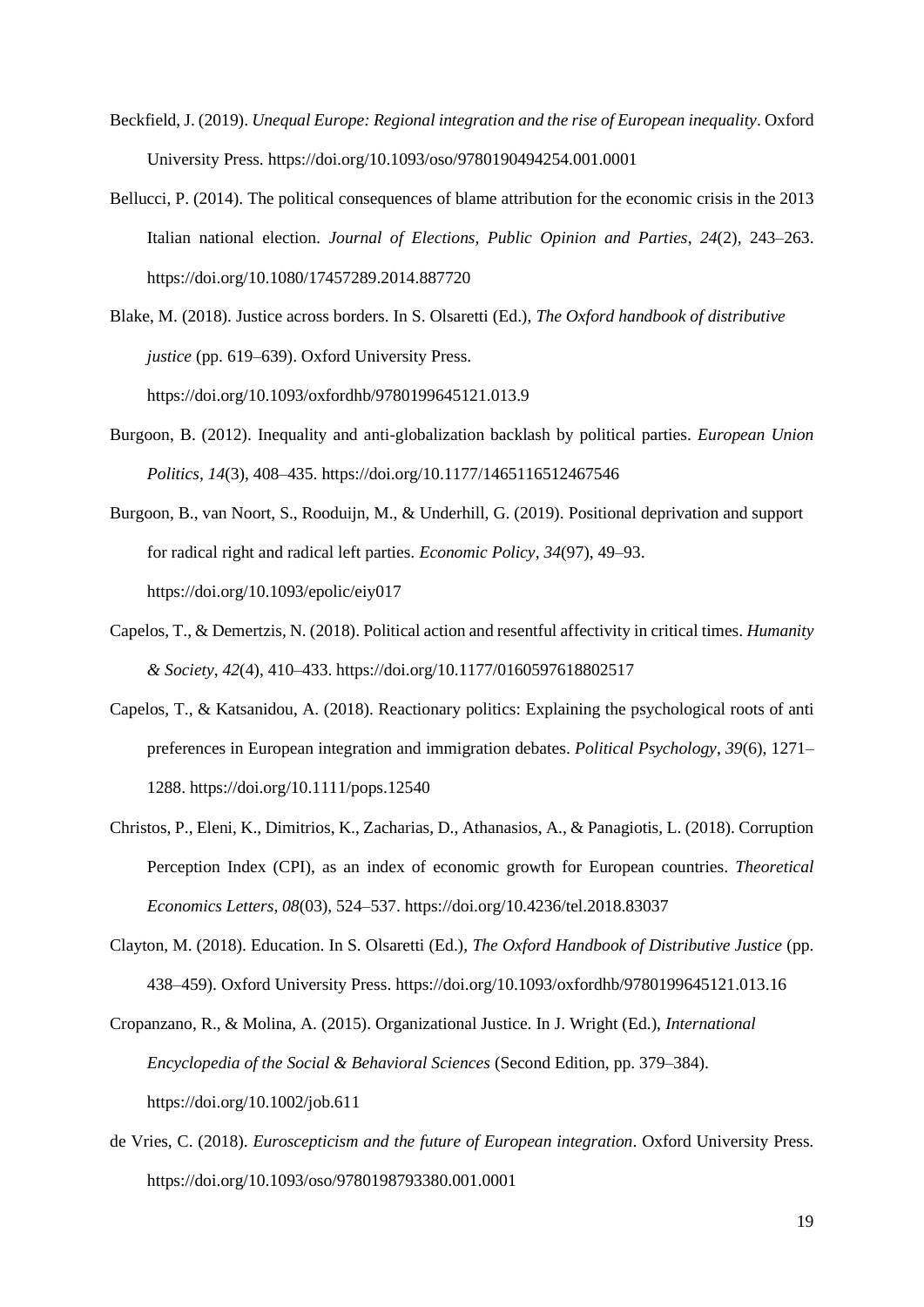- de Witte, F. (2012). Transnational solidarity and the mediation of conflicts of justice in Europe. *European Law Journal*, *18*(5), 694–710. https://doi.org/10.1111/j.1468-0386.2012.00624.x
- Deutsch, M. (1975). Equity, equality, and need: What determines which value will be used as the basis of distributive justice? *Journal of Social Issues*, *31*(3), 137–149. https://doi.org/10.1111/j.1540-4560.1975.tb01000.x
- Devine, D. (2021). Perceived government autonomy, economic evaluations, and political support during the Eurozone crisis. *West European Politics*, *44*(2), 229–252. https://doi.org/10.1080/01402382.2019.1675130
- Donovan, T., & Karp, J. (2017). Electoral rules, corruption , inequality and evaluations of democracy. *vasillitical Research*, *56*(3), 469–486. https://doi.org/10.1111/1475-6765.12188
- European Commission, Secretariat-General. (2018). *European pillar of social rights*. Publications Office. https://doi.org/10.2792/95934
- Fanoulis, E., & Guerra, S. (2017). Anger and protest: Referenda and opposition to the EU in Greece and the United Kingdom. *Cambridge Review of International Affairs*, *30*(4), 305–324. https://doi.org/ 10.1080/09557571.2018.1431766
- Ferrera, M. (2017). The Stein Rokkan Lecture 2016 Mission impossible? Reconciling economic and social Europe after the euro crisis and Brexit. *European Journal of Political Research*, *56*(1), 3– 22. https://doi.org/10.1111/1475-6765.12185
- Forsé, M., & Parodi, M. (2009). Distributive justice: An ordering of priorities . A comparative analysis of European opinions. *International Review of Sociology*, *19*(2), 205–225. https://doi.org/10.1080/03906700902833429
- Gabel, M. J. (1998). *Interests and integration: Market liberalization, public opinion, and European Union*. University of Michigan Press. https://doi.org/10.3998/mpub.15828
- Ganzeboom, H. B. G., De Graaf, P. M., & Treiman, D. J. (1992). A standard international socioeconomic index of occupational status. *Social Science Research*, *21*(1), 1–56. https://doi.org/10.1016/0049-089X(92)90017-B

Garry, J. (2014). Emotions and voting in EU referendums. *European Union Politics*, *15*(2), 235–254.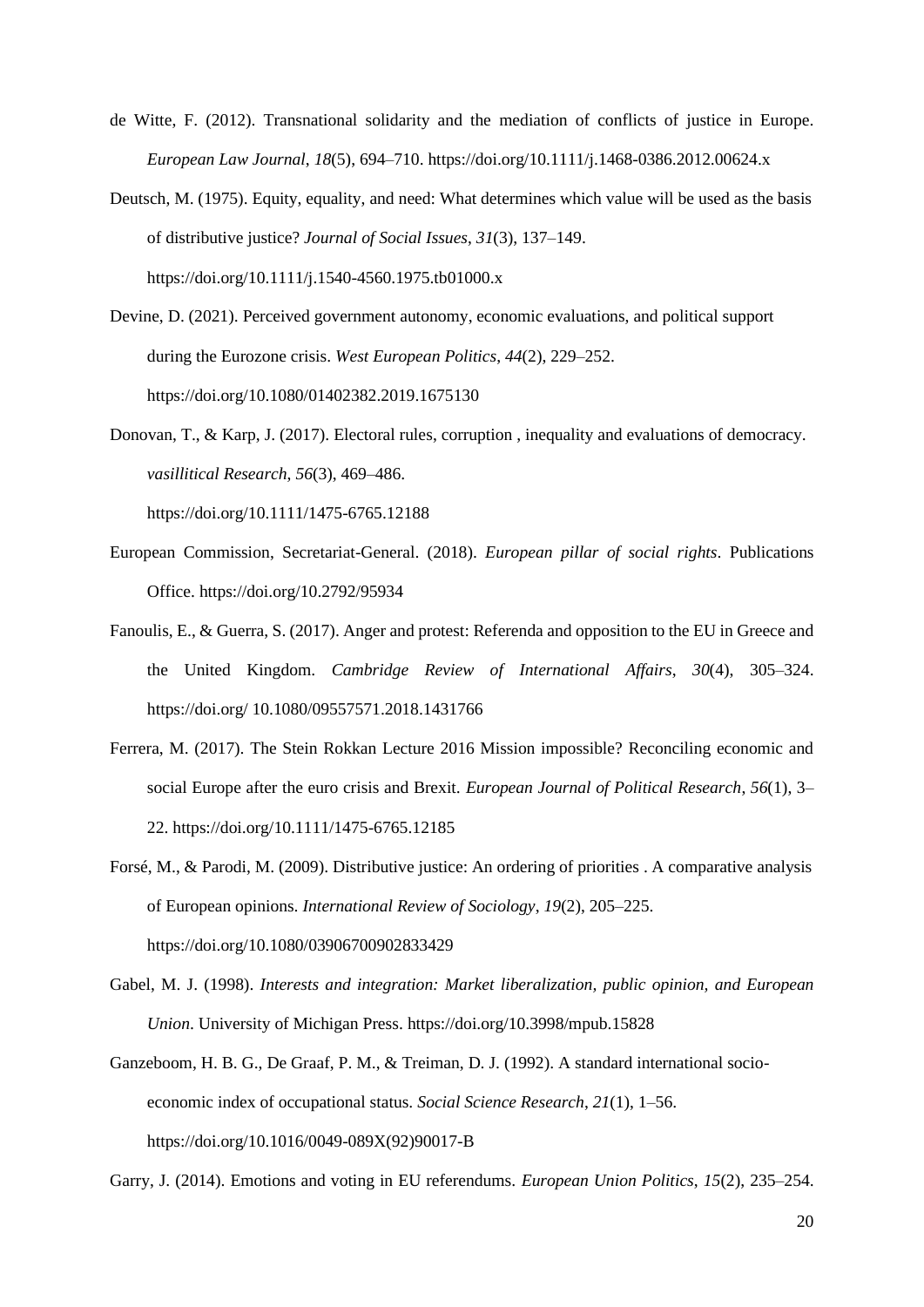https://doi.org/10.1177/1465116513514780

- Goldberg, A. C., Brosius, A., & de Vreese, C. H. (2021). Policy responsibility in the multilevel EU structure: The (non-)effect of media reporting on citizens' responsibility attribution across four policy areas. *Journal of European Integration*, https://doi.org/:10.1080/07036337.2020.1863959
- Gomberg, P. (2018). Work. In S. Olsaretti (Ed.), *The Oxford Handbook of Distributive Justice* (pp. 513– 532). Oxford University Press. https://doi.org/10.1093/oxfordhb/9780199645121.013.19
- Grauel, J., Heine, J., & Lahusen, C. (2013). Who is afraid of the (big bad) European Union? European integration and fears about job losses. In W. Arts & L. Halman (Eds.), *Value contrasts and Consensus in Present-Day Europe: Painting Europe's Moral Landscapes* (pp. 19–43). Brill. https://doi.org/10.1163/9789004261662\_003
- Gupta, S., Davoodi, H., & Alonso-terme, R. (2002). Does corruption affect income inequality and poverty? *Economics of Governance*, *3*(1), 23–45. https://doi.org/10.1007/s101010100039
- Halikiopoulou, D., & Vlandas, T. (2018). Voting to leave: Economic insecurity and the Brexit vote. In B. Leruth, N. Startin, & S. Usherwood (Eds.), *The Routledge handbook of Euroscepticism* (pp. 444–455). Routledge. https://www.routledgehandbooks.com/doi/10.4324/9781315464015.ch34
- Haller, M. (2008). *European integration as an elite process: The failure of a dream?* Routledge. https://doi.org/10.4324/9780203927304
- Hegtvedt, K. A., & Isom, D. (2014). Inequality: A matter of justice? In J. McLeod, E. Lawler, & M. Schwalbe (Eds.), *Handbook of the Social Psychology of Inequality* (pp. 65–94). https://doi.org/10.1007/978-94-017-9002-4\_4
- Hobolt, S. B., & de Vries, C. E. (2016). Public support for European integration. *Annual Review of Political Science*, *19*(1), 413–432. https://doi.org/10.1146/annurev-polisci-042214-044157
- Hobolt, S. B., & Tilley, J. (2014a). *Blaming Europe? Responsibility without accountability in the European Union*. Oxford university press. https://doi.org/10.1111/1478-9302.12101\_80
- Hobolt, S. B., & Tilley, J. (2014b). Who's in charge? How voters attribute responsibility in the European Union. *Comparative Political Studies*, *47*(6), 795–819. https://doi.org/10.1177/0010414013488549

Hooghe, L., & Marks, G. (2004). Does identity or economic rationality drive public opinion on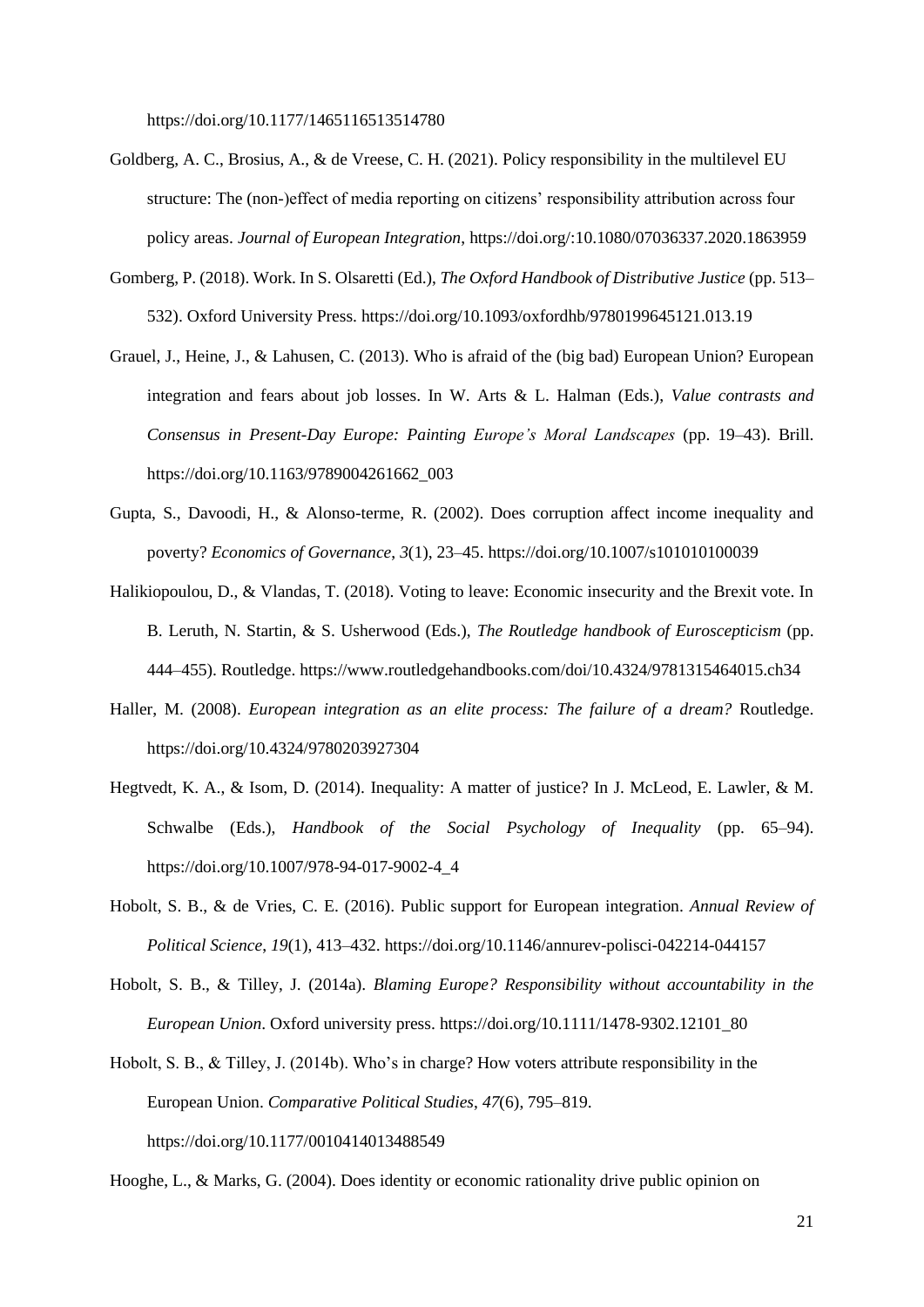European integration? *Political Science and Politics*, *37*(3), 415–420. https://doi.org/10.1017/S1049096504004585

- Hooghe, L., & Marks, G. (2005). Calculation, community and cues. *European Union Politics*, *6*(4), 419–443. https://doi.org/10.1177/1465116505057816
- Hülle, S., Liebig, S., & May, M. J. (2018). Measuring attitudes toward distributive justice: The basic social justice orientations scale. *Social Indicators Research*, *136*(2), 663–692. https://doi.org/10.1007/s11205-017-1580-x
- Jain, A. K. (2001). Corruption: A review. *Journal of Economic Surveys*, *15*(1), 71–121. https://doi.org/10.1111/1467-6419.00133
- Jasso, G. (1980). A new theory of distributive justice. *American Sociological Review*, *45*(1), 3–32. https://doi.org/10.2307/2095239
- Jasso, G., Törnblom, K. Y., & Clara, S. (2016). Distributive justice. In C. Sabbagh & M. Schmitt (Eds.), *Handbook of Social Justice Theory and Research* (pp. 201–218). https://doi.org/10.1007/978-1- 4939-3216-0\_11
- Jong-Sung, Y., & Sanjeev, K. (2005). A comparative study of inequality and corruption. *American Sociological Review*, *70*(1), 136–157. https://doi.org/10.1177/000312240507000107
- Jost, J. ., Banaji, M. ., & Nosek, B. A. (2004). A decade of system justification theory: Accumulated evidence of conscious and unconscious bolstering of the status quo. *Political Psychology*, *25*(6), 881–919. https://doi.org/10.1111/j.1467-9221.2004.00402.x
- Kaufmann, D., Kraay, A., & Mastruzzi, M. (2010). *The Worldwide Governance Indicators: Methodology and analytical issues* (No. 5430). https://doi.org/10.1017/S1876404511200046
- Kriesi, H., Grande, E., Lachat, R., Dolezal, M., Bornschier, S., & Timotheos, F. (2006). Globalization and the transformation of the national political space: Six European countries compared. *European Journal of Political Research*, *45*(6), 921–956. https://doi.org/10.1111/j.1475-6765.2006.00644.x
- Kuhn, T., van Elsas, E., Hakhverdian, A., & van der Brug, W. (2016). An ever wider gap in an ever closer union: Rising inequalities and euroscepticism in 12 West European democracies, 1975– 2009. *Socio-Economic Review*, *14*(1), 27–45. https://doi.org/10.1093/ser/mwu034

Kumlin, S. (2009). Blaming Europe? Exploring the variable impact of national public service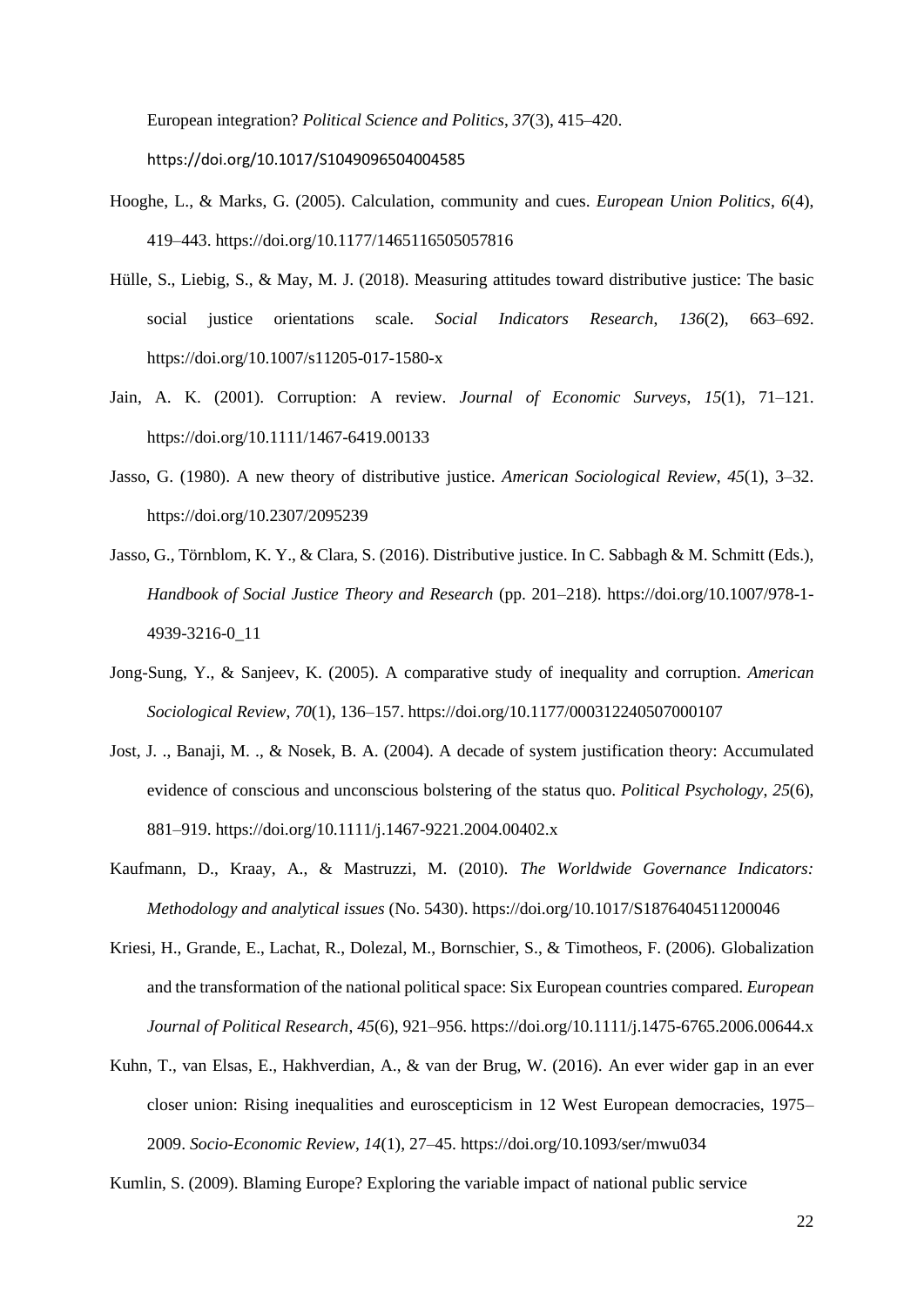dissatisfaction on EU trust. *Journal of European Social Policy*, *19*(5), 408–420. https://doi.org/10.1177/0958928709344248

- Labareda, J. (2021). *Towards a just Europe: A theory of distributive justice for the European Union*. Manchester University Press.
- Lahusen, C. (2020). *The political attitudes of divided European citizens: Public opinion and social inequalities in comparative and relational perspective*. Routledge. https://doi.org/10.4324/9781003046653
- León, S., Jurado, I., & Garmendia Madariaga, A. (2018). Passing the buck? Responsibility attribution and cognitive bias in multilevel democracies. *West European Politics*, *41*(3), 660–682. https://doi.org/10.1080/01402382.2017.1405325
- Liebig, S., & Schupp, J. (2005). *Unjust divergence in earnings in Germany* (3) 51-55. Deutsches Institut für Wirtschaftsforschung (DIW). https://www.diw.de/de/diw\_01.c.449008.de/publikationen/weekly\_reports/2005\_03/unjust\_diver gence\_in\_earnings\_in\_germany.html
- Lipps, J., & Schraff, D. (2020). Regional inequality and institutional trust in Europe. *European Journal of Political Research*, *60*(4), 892–913. https://doi.org/10.1111/1475-6765.12430
- Lobo, M. C., & Pannico, R. (2020). Increased economic salience or blurring of responsibility? Economic voting during the Great Recession. *Electoral Studies*, *65*(2020), 1–10. https://doi.org/10.1016/j.electstud.2020.102141
- Lubbers, M., & Scheepers, P. (2005). Political versus instrumental Euro-scepticism: Mapping scepticism in European countries and regions. *European Union Politics*, *6*(2), 223–242. https://doi.org/10.1177/1465116505051984
- Luo, C. (2017). *Brexit and its implications for European integration*. *25*(4), 519–531. https://doi.org/10.1017/S1062798717000308
- Magni, G. (2017). It's the emotions, stupid! Anger about the economic crisis, low political efficacy, and support for populist parties. *Electoral Studies*, *50*, 91–102. https://doi.org/10.1016/j.electstud.2017.09.014

McLaren, L. (2004). Opposition to European integration and fear of loss of national identity: Debunking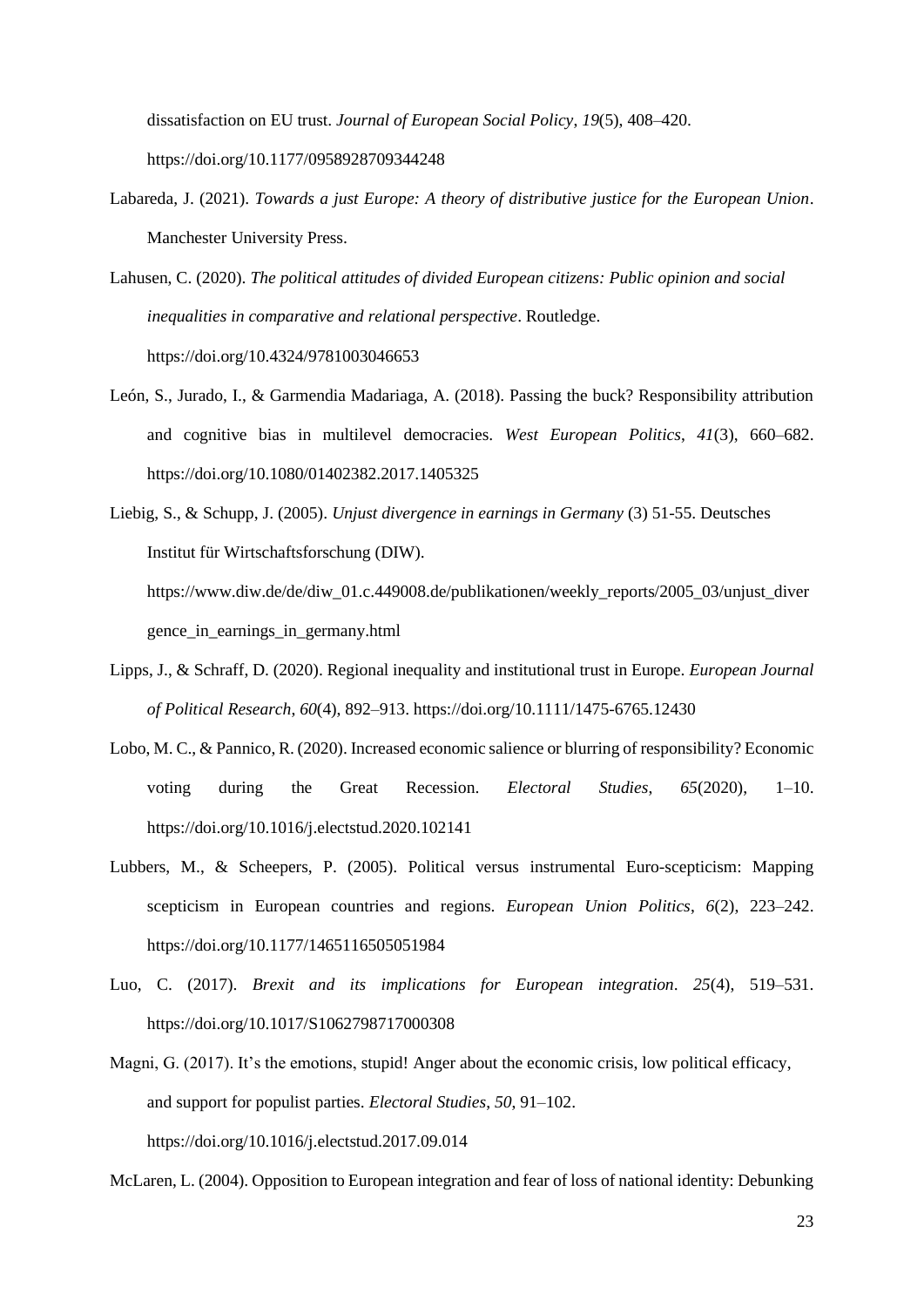a basic assumption regarding hostility to the integration project. *European Journal of Political Research*, *43*(6), 895–912. https://doi.org/10.1111/j.0304-4130.2004.00179.x

- Muñoz, J., Torcal, M., & Bonet, E. (2011). Institutional trust and multilevel government in the European Union: Congruence or compensation? *European Union Politics*, *12*(4), 551–574. https://doi.org/10.1177/1465116511419250
- Obydenkova, A. V., & Arpino, B. (2018). Corruption and trust in the European Union and national institutions: Changes over the great recession across European states. *Journal of Common Market Studies*, *56*(3), 594–611. https://doi.org/10.1111/jcms.12646
- OECD. (2005). *What are equivalence scales?* http://www.oecd.org/eco/growth/OECD-Note-EquivalenceScales.pdf
- Olsaretti, S. (2018). Introduction: The idea of distributive justice. In S. Olsaretti (Ed.), *The Oxford Handbook of Distributive Justice* (pp. 1–11). Oxford University Press. https://10.1093/oxfordhb/9780199645121.013.38
- Otjes, S., & Katsanidou, A. (2017). Beyond Kriesiland : EU integration as a super issue after the Eurocrisis. *European Journal of Political Research*, *56*(2), 301–319. https://doi.org/10.1111/1475- 6765.12177
- Pauwels, L. J. R., & Heylen, B. (2020). Perceived group threat, perceived injustice, and self-reported right-wing violence: An integrative approach to the explanation right-wing violence. *Journal of Interpersonal Violence*, *35*(21–22), 4276–4302. https://doi.org/10.1177/0886260517713711
- Pellegata, A., & Memoli, V. (2016). Can corruption erode confidence in political institutions among European countries? Comparing the effects of different measures of perceived corruption. *Social Indicators Research*, *128*(1), 391–412. https://doi.org/10.1007/s11205-015-1036-0
- Rasinski, K. A. (1988). Economic justice, political behavior, and American political values. *Social Justice Research*, *2*(1), 61–79. https://doi.org/10.1007/BF01052300
- Rawls, J. (1971). *A theory of justice*. Harvard University Press.
- Resh, N., & Sabbagh, C. (2016). Justice and education. *Handbook of Social Justice Theory and Research*, 1–504. https://doi.org/10.1007/978-1-4939-3216-0\_19

Rico, G., Guinjoan, M., & Anduiza, E. (2017). The emotional underpinnings of populism: How anger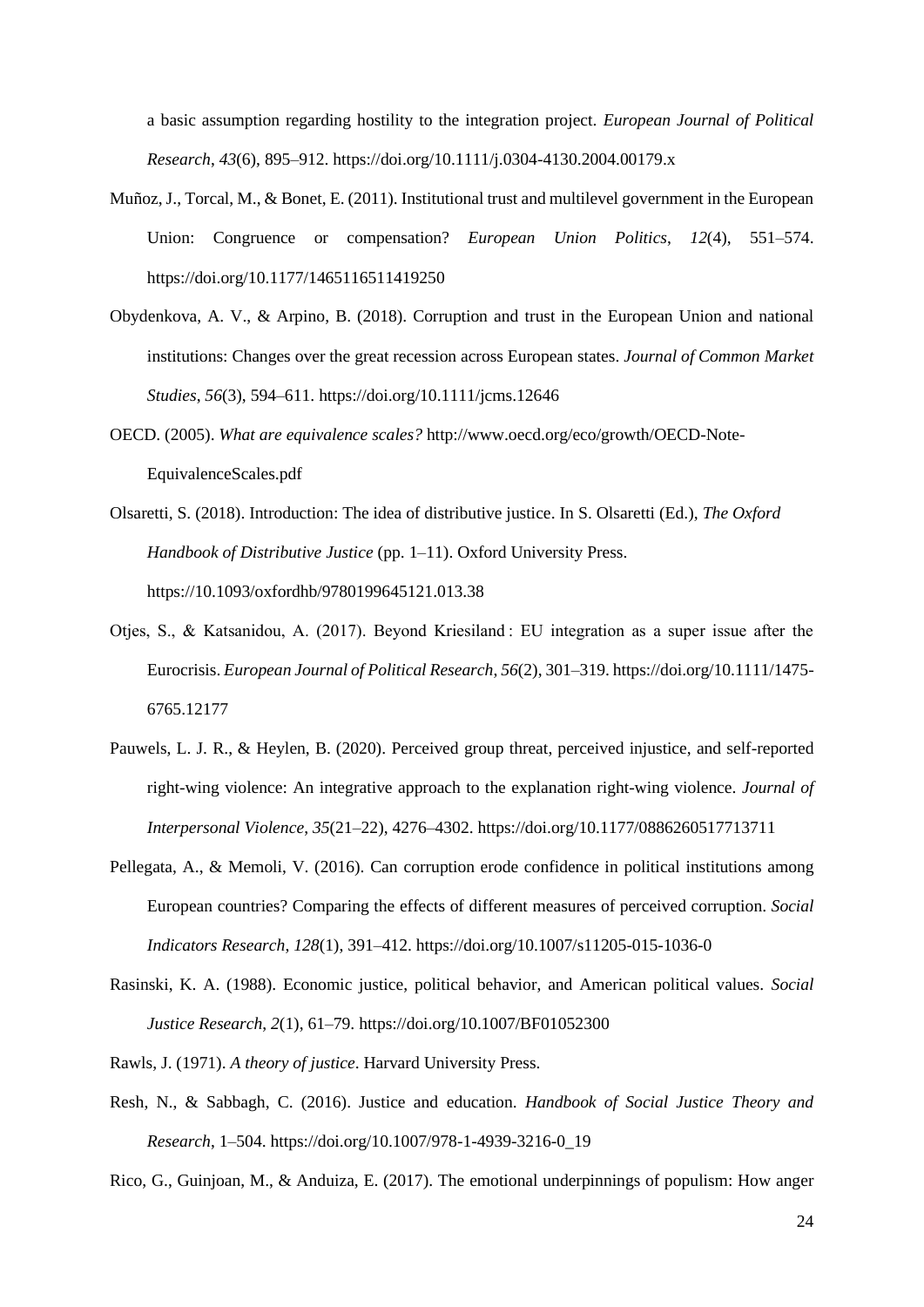and fear affect populist attitudes. *Swiss Political Science Review*, *23*(4), 444–461. https://doi.org/10.1111/spsr.12261

- Sabbagh, Clara, & Schmitt, M. (2016). Past, present, and future of social justice theory and research. In C. Sabbagh & M. Schmitt (Eds.), *Handbook of Social Justice Theory and Research* (pp. 1–11). https://doi.org/10.1007/978-1-4939-3216-0\_1
- Sánchez-Cuenca, I. (2000). The political basis of support for European integration. *European Union Politics*, *1*(2), 147–171. https://doi.org/10.1177/1465116500001002001
- Sani, G. M. D., & Magistro, B. (2016). *Increasingly unequal ? The economic crisis , social inequalities and trust in the European Parliament in 20 European countries*. 246–264. https://doi.org/10.1111/1475-6765.12126
- Schnepf, S. V, & Colagrossi, M. (2020). Is unequal uptake of Erasmus mobility really only due to students' choices? The role of selection into universities and fields of study. *Journal of European Social Policy*, *30*(4), 436–451 https://doi.org/10.1177/0958928719899339
- Schraff, D. (2020). Is the member states' curse the EU' s blessing ? *JCMS: Journal of Common Market Studies*, *58*(5), 1215–1234. https://doi.org/10.1111/jcms.13027
- Simpson, K. (2019). What to do about inequality? Public opinion support for the European Union and further European integration in the Republic of Ireland. *Irish Political Studies*, *34*(1), 69–91. https://doi.org/10.1080/07907184.2018.1499620
- Smith, M. L. (2010). Perceived corruption, distributive justice, and the legitimacy of the system of social stratification in the Czech Republic. *Communist and Post-Communist Studies*, *43*(4), 439–451. https://doi.org/10.1016/j.postcomstud.2010.10.005
- Sørensen, C. (2007). *Euroscepticism: A conceptual analysis and a longitudinal cross-country examination of public scepticism towards the European Union*. Doctoral Dissertation: University of Copenhagen.
- Stephenson, S. (2000). Public beliefs in the causes of wealth and poverty and legitimization of inequalities in Russia and Estonia. *Social Justice Research*, *13*(2), 83–100. https://doi.org/10.1023/A:1007541722131

Taggart, P. (1998). A touchstone of dissent: Euroscepticism in contemporary Western European party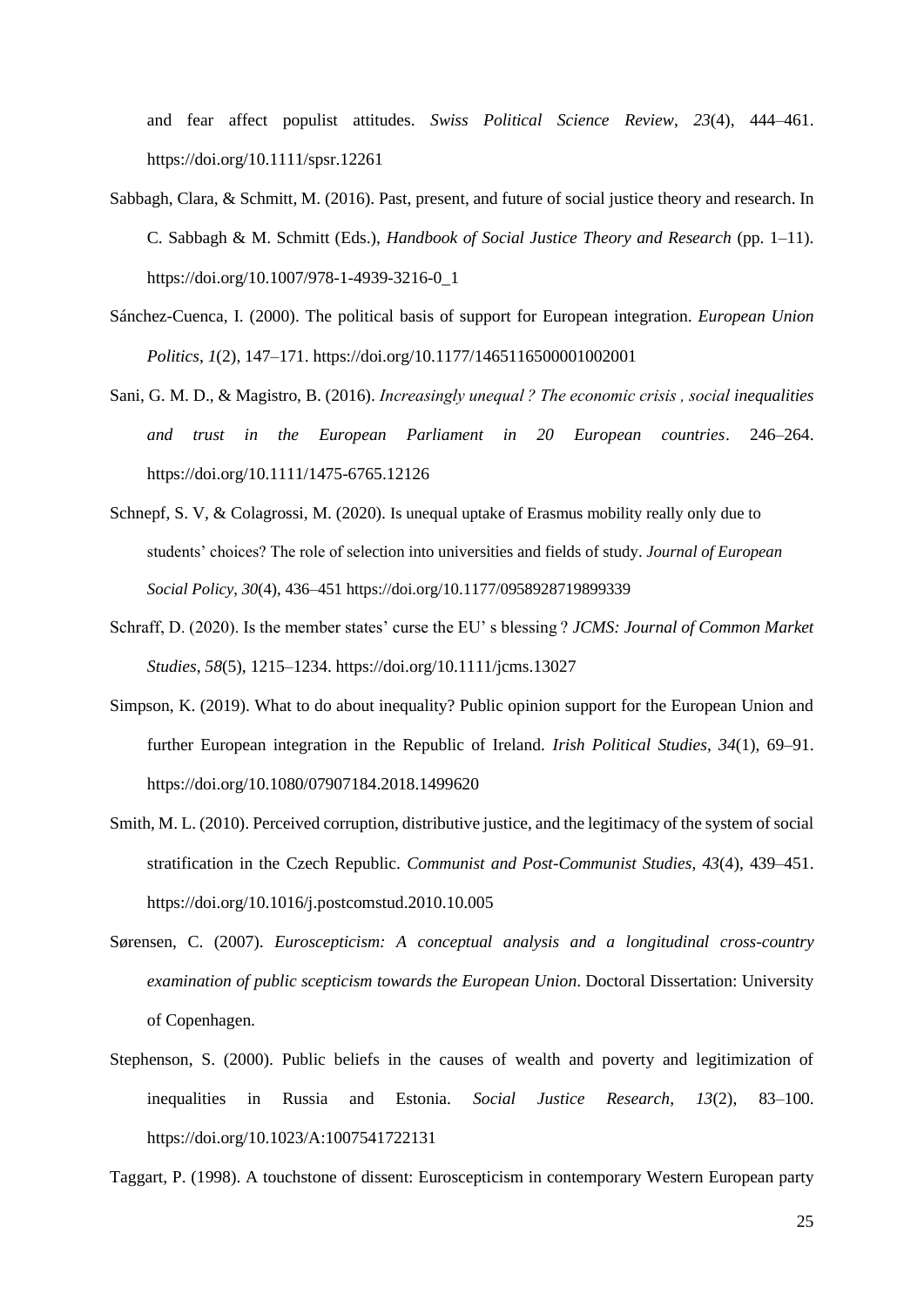systems. *European Journal of Political Research*, *33*(3), 363–388. https://doi.org/10.1023/A:1006853204101

- Tanzi, V. (1998). Corruption around the world: Causes, consequences, scope, and cures. *IMF Economic Review* 45**,** 559–594. https://doi.org/10.2307/3867585
- Teney, C., Lacewell, O. P., & De Wilde, P. (2014). Winners and losers of globalization in Europe: attitudes and ideologies. *European Political Science Review*, *6*(4), 575–595. https://doi.org/10.1017/S1755773913000246
- Tyler, T. R., Rasinki, K. A., & McGraw, K. M. (1985). The influence of perceived injustice on the endorsement of political leaders. *Journal of Applied Social Psychology*, *15*(8), 700–725. https://doi.org/10.1111/j.1559-1816.1985.tb02269.x
- van den Bos, K. (2018). *Why people radicalize: How unfairness judgements are used to fuel radical beliefs, extremist behavior and terrorism*. Oxford University Press. 10.1093/oso/9780190657345.001.0001
- Van Hootegem, A., Abts, K., & Meuleman, B. (2020). Differentiated distributive justice preferences? Configurations of preferences for equality, equity and need in three welfare domains. *Social Justice Research*, *33*(3), 257–283. https://doi.org/10.1007/s11211-020-00354-9
- Van Hootegem, A., Van Hootegem, A., Selenko, E., & De Witte, H. (2021). Work is political: Distributive injustice as a mediating mechanism in the relationship between job insecurity and political cynicism. *Political Psychology*, *43*(2), 375–396. https://doi.org/10.1111/pops.12766
- Vandenbroucke, F. (2019). EU citizenship should speak both to the mobile and the non-mobile European. In R. Bauböck (Ed.), *Debating European Citizenship* (pp. 211–217). https://doi.org/10.1007/978-3-319-89905-3\_37
- Vandenbroucke, F., Barnard, C., & De Baere, G. (2017). *A European social union after the crisis*. Cambridge University Press. https://doi.org/10.1017/9781108235174
- Vasilopoulou, S., & Wagner, M. (2017). Fear, anger and enthusiasm about the European Union: Effects of emotional reactions on public preferences towards European integration. *European Union Politics*, *18*(3), 382–405. https://doi.org/10.1177/1465116517698048

Wilson, T. L., & Hobolt, S. B. (2015). Allocating responsibility in multilevel government systems: Voter